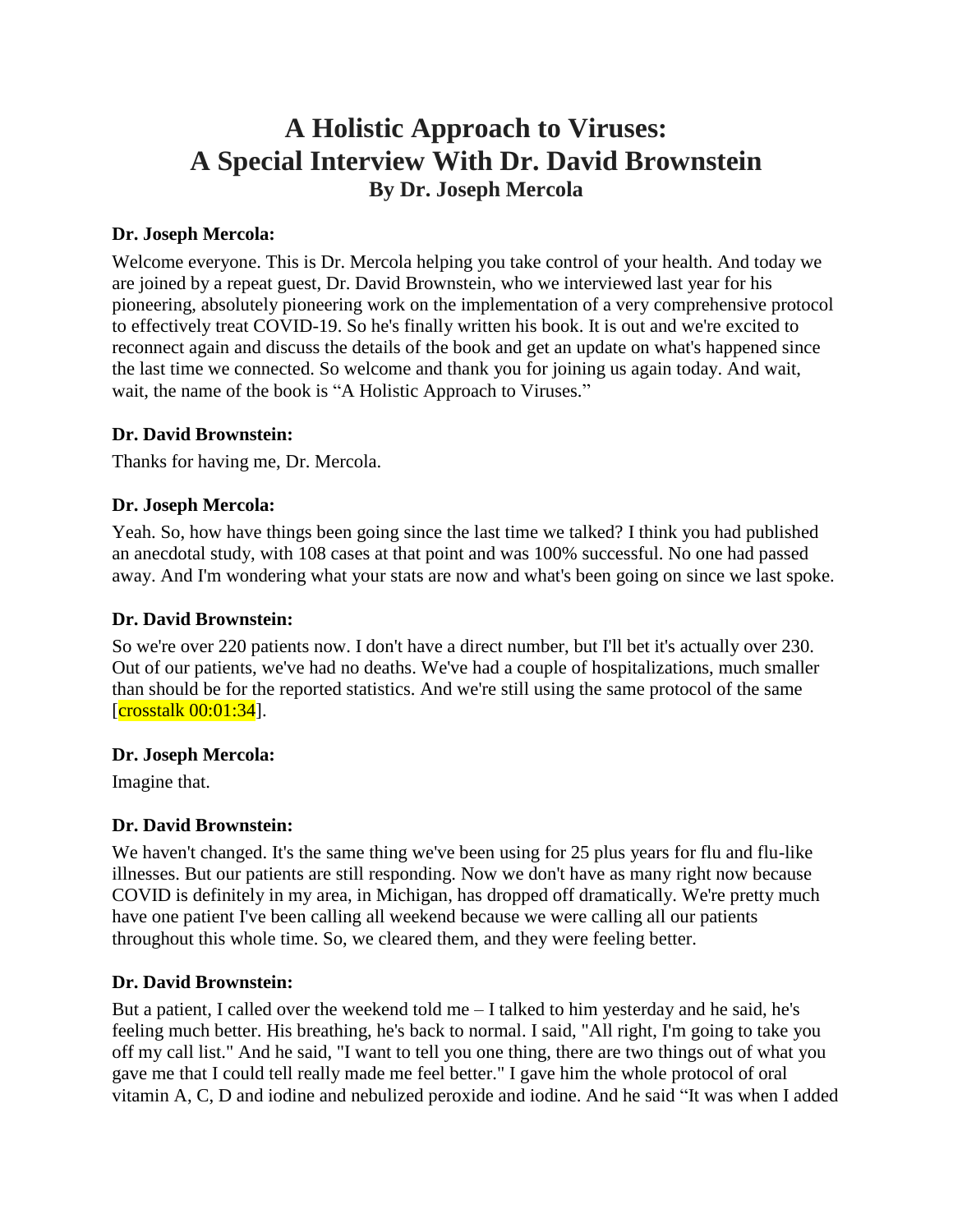that iodine in." And he said, "I forgot to use the iodine the first day or two, when you asked me about it. And I re-added it back in orally."

# **Dr. David Brownstein:**

And he said, "That made the difference." And he said, "My mucus thinned out, my breathing was better, and I forgot to put the iodine and the nebulizer. And I did the both at the same time, the oral iodine and the nebulized hydrogen peroxide and iodine." And he said, "Everything cleared up after that." His breathing was 80%, 90% better shortly after the first or second dose of iodine. And he's another success story that we've had, which is supporting people's immune systems during these viral illness times.

# **Dr. Joseph Mercola:**

Well, thank you for sharing that, because that was actually one of my questions, because I was always expecting to get a speculated answer because it would almost be irresponsible to conduct a study on this, but I was wondering what was the primary difference. And if iodine really made a significant difference, and obviously from that anecdotal observation, it appears to.

# **Dr. David Brownstein:**

That's not the first one that's told me that. There were two things that I've heard since March of 2020 when we started treating COVID patients that really helped them feel better. One was nebulizing. So we mixed a diluted solution of hydrogen peroxide and iodine together. So I can't really parse it out which one was better, but when they nebulize the hydrogen peroxide iodine – and then a few patients have told me if they forgot to take iodine and they started using it orally, they felt much better with it. And I would implore my colleagues to add iodine into whatever regimen you're using to treating patients who are ill with flu-like illnesses such as COVID.

# **Dr. Joseph Mercola:**

Excellent. So, I recently had a chance to interview Dr. Zelenko, I'm sure you're familiar with his work. His primary focus is on hydroxychloroquine. We didn't get a chance to discuss the nebulized peroxide, but I have a great respect for what he's done, especially in light of his personal illnesses. We had discussed the long-haul syndrome and I was surprised to understand his perception of it, but it makes perfect sense once you hear it. Is that in his view, he's basically not seeing any long-haul syndrome unless the person failed to get some type of effective intervention within the first five days. And his speculation was that the virus tends to replicate, five days you have a very high level of virus and it's this high level of virus that can literally, contribute to the higher risk of having this long-haul syndrome.

# **Dr. Joseph Mercola:**

And I wonder what your experience has been, because my guess is that most of the patients you're seeing are very early on. You're not seeing people who have just been lingering out there and not knowing what to do.

# **Dr. David Brownstein:**

That's true. We've had a few patients referred to us, who weren't our patients, and they were sick for a long period of time before they came to us. And out of our patients, the numbers hold true.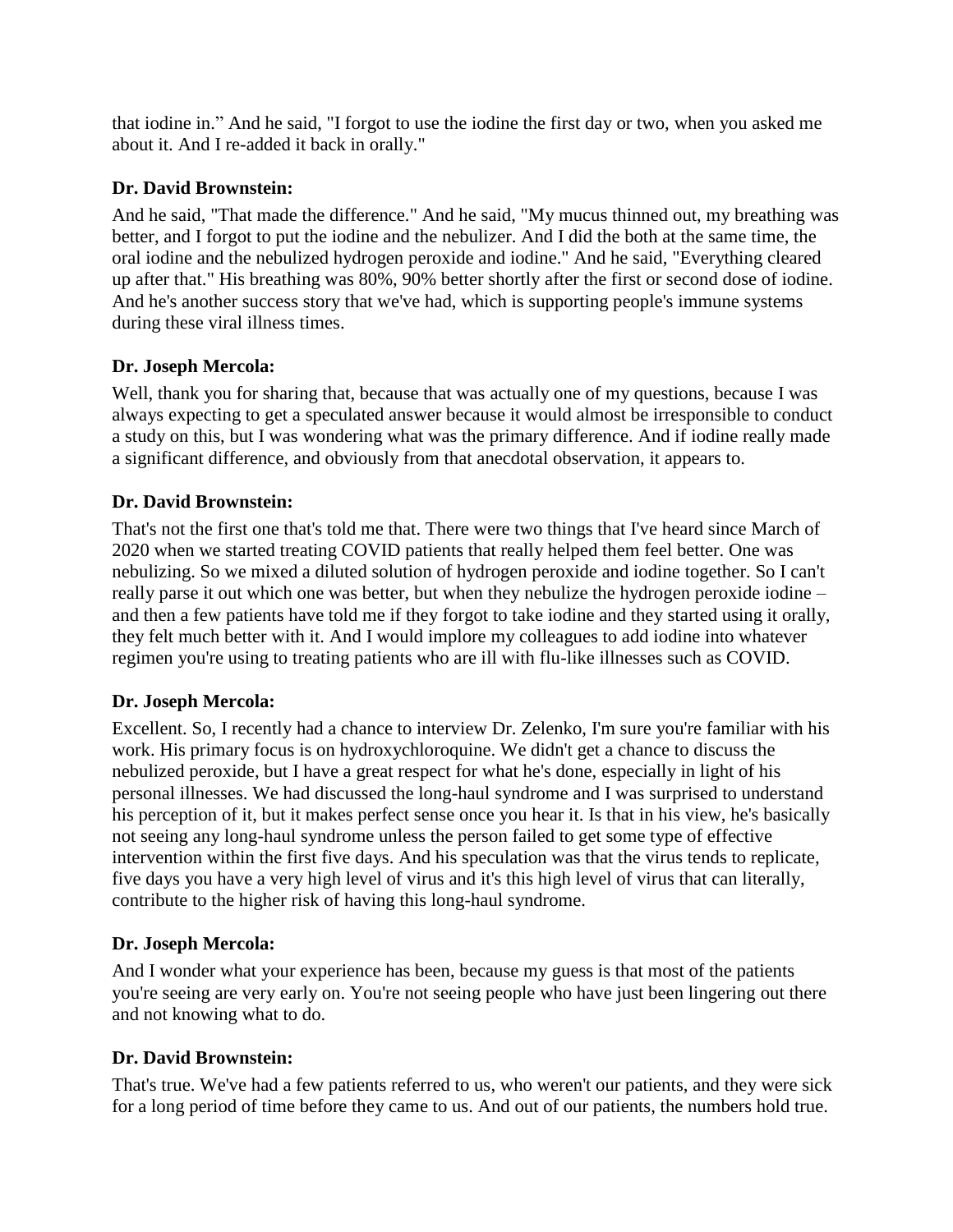We had one patient die who was referred to us after he was sick for almost two weeks. And he was in his late 80s, got a bunch of comorbidities. And my partner treated him for two days and he died on the second day of his treatment. That was the only blemish in our protocol, but out of our patients who started early, we have very few hospitalizations, no deaths. And I would agree with Dr. Zelenko. Long-haulers are rarely minimal. When I looked at the first 107 patients, the long-haulers were 2%, now the reported numbers of them are somewhere averaging between 25% and 40% are developing long-haul symptoms. And that less than 5% number hasn't changed with the next 150 or so patients that we've treated with it.

# **Dr. David Brownstein:**

And I agree that the huge disaster of COVID-19 that history will tell someday is the powers that be telling us, "There's nothing we can do, stay home, lock yourself in your basement, quarantine yourself from your family, wear your mask, social distance. And that's it. No therapies, no nothing, wait till the vaccine comes out." And this "no therapies" time has resulted in over 400,000 deaths. And however you look at it you can add the numbers up any way you want to add them up, and maybe the death numbers are exaggerated, which-

# **Dr. Joseph Mercola:**

Yeah. I think that would be  $\left[{\text{crosstalk 00:07:15}}\right]$  understated.

# **Dr. David Brownstein:**

 $[{\rm crosstalk}\, 00:07:15]$  come out. But there are a lot of people who have died because the governments and the powers that be, and the AMA (American Medical Association) and everybody else out there has said, "There's nothing you can offer and don't offer anything because it hasn't been randomized, double blind, placebo-controlled, therefore, you can't do it. And if doctors do it, we're going to censor them and hold them accountable." And that's been the biggest disaster of this whole thing.

# **Dr. Joseph Mercola:**

Yeah, I couldn't agree more. And I also agree that these numbers that they're quoting are seriously inflated, because all you had to do is die with the virus infection, not of the virus, and you're classified as a viral death. So, large numbers of people with comorbidities. And actually, if you look at the total death rate last year, it wasn't significantly different from previous years. So it wasn't like this influx of 400,000 new deaths that we would not have had. They were just being reclassified.

# **Dr. Joseph Mercola:**

But be that as it may, even if it was only 50,000 or 100,000, this intervention that we're going to discuss in more detail that you've developed and pioneered is good for everything, because in normal years, we're having 10,000, 20,000, 50,000 people die from a viral infection. So it doesn't just work for COVID. This is not COVID-specific. This is a viral infection, generalized sort of like a shotgun therapy that's just absolutely works to improve your immune response. But why don't we start there with breaking down your description of the immune system and into the innate and the adaptive immune system, because you do a nice job of describing that in the book.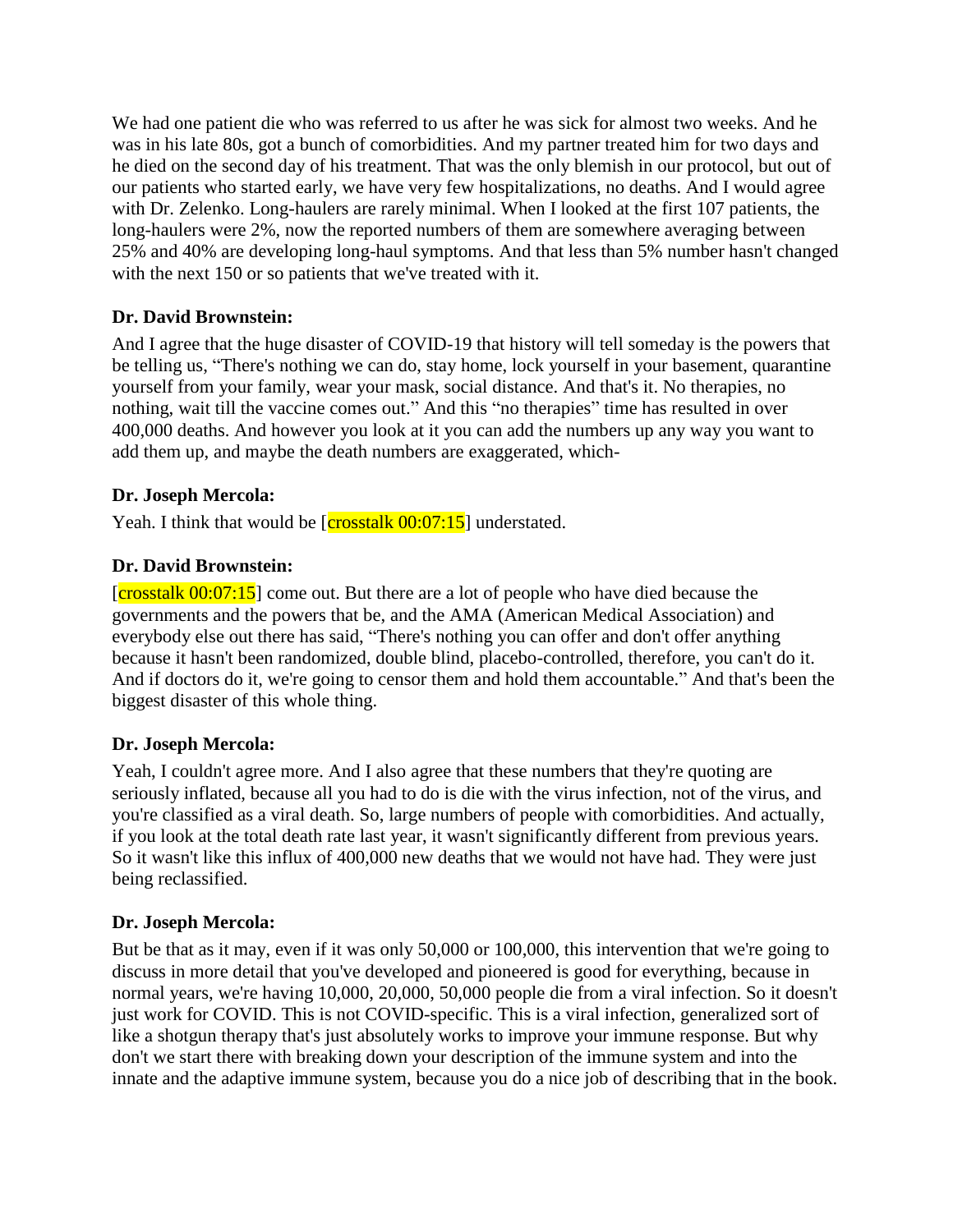#### **Dr. David Brownstein:**

Joe, almost 30 years ago, I decided that I wasn't happy with what I was taught in medical school and my prescribing one drug to treat one diagnosis and nothing about nutrition and immune supports and correcting imbalances. I decided I would – it was from treating my dad with bad heart disease and tried a couple of natural things on him, and he got better and I realized that's a better way to practice medicine too, support people's physiology and biochemistry.

#### **Dr. David Brownstein:**

So I remember when I switched over and I left the practice I was at, and I'm reading book after book and going to conference after conference and moving forward with things and starting to check people's blood here in urine test for nutrient levels and finding nearly everybody is deficient in basic nutrients. And I started prescribing supplements and minerals and vitamins and things to correct them. And I remember when flu season came around, I was well aware that every year 20,000 to 80,000 people die from the flu on an average flu season, if it's a bad flu season, 100,000 will die.

# **Dr. David Brownstein:**

And in the 1990s, when I was starting off that there were no therapies, there was no Tamiflu, not that I think Tamiflu was any great shakes for treating the flu. In fact, I've encouraged people not to take Tamiflu. It's a drug should never been approved. It should be pulled from the market and has a terrible, terrible, efficacy against viral illnesses. But we didn't even have Tamiflu available. We had nothing. So if you got the flu, you were told, stay home, hydrate, rest and get back out when you're feeling better.

# **Dr. David Brownstein:**

Well, I don't want to see 20,000 to 80,000 people die a year, not that percentage in my practice. So I started looking what I was finding deficient in people. And then I started looking at those individual nutrients and seeing what supports the immune system up. And eventually it came quickly. The basic protocol came quickly that the vast majority of patients were either deficient or low in vitamin C. And all you had to do was check vitamin C levels to see where they fall. And on a reference range, the vast majority of people on the low end of that reference range. And there are 30%, 40% who are vitamin C deficient just on basic blood testing. Vitamin C helps both the innate and adaptive immune systems, which, we can go through. I was figuring, "I live in a Northern climate," I figured most people got to be deficient of vitamin D. So I went to order a vitamin D3 level and the lab doesn't offer it.

#### **Dr. David Brownstein:**

So I called the lab and the representative comes to my office and she says, "Well, nobody's ordering this." I'm like, "Well, I want to order it." And she said, "Why do you want to order it?" I said, "Because, I don't know if people are vitamin D deficient or not."

#### **Dr. Joseph Mercola:**

What year was this?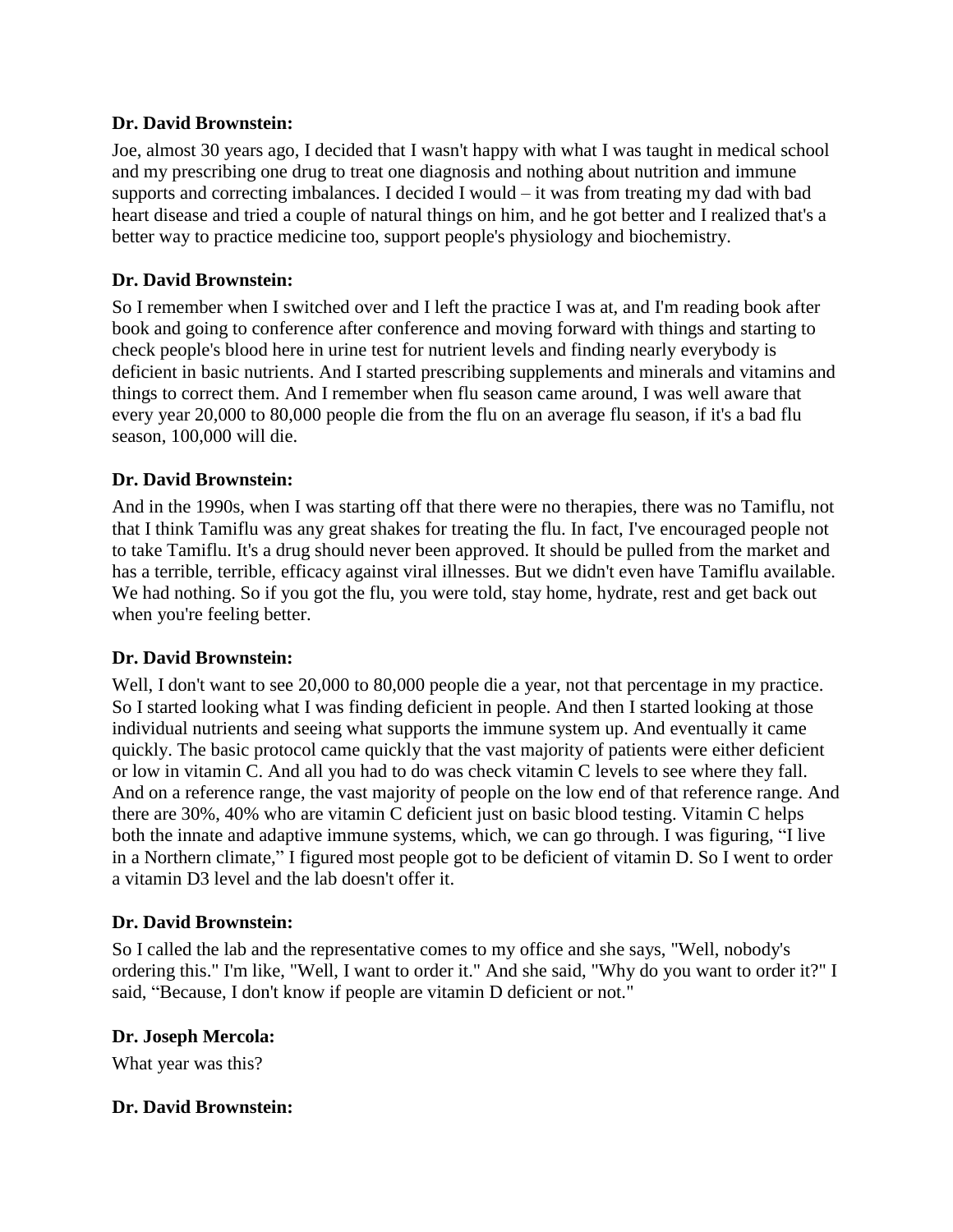1992.

#### **Dr. Joseph Mercola:**

Wow. You were so far ahead, man. That is great.

#### **Dr. David Brownstein:**

So I remember the conversation with her and she said, "Well, let me see what I can do." So she calls me up a week later and says, we can order a 25-hydroxy D3 level, we'll develop the test for you, we'll get that equipment in."

#### **Dr. Joseph Mercola:**

What lab was this?

#### **Dr. David Brownstein:**

This was at that time-

#### **Dr. Joseph Mercola:**

 $[\text{inaudible } 00:12:11]$ ?

#### **Dr. David Brownstein:**

No. This was Detroit Medical Center Labs [crosstalk  $00:12:14$ ]. And so a week later I get a call, the kits are in, I can order the tests, I started ordering the tests. And, 90% plus of people are low in vitamin D. And there's a significant portion, probably a third to a half, with rickets levels of vitamin D. So I start prescribing vitamin D and the rep comes to my office about six months later and says, "We're following these numbers, we don't know what to do with them. Everybody's low." And she goes, "How'd you do that?" Well, I figured I'm in the Northern climates, and I'm seeing these other nutrients low, why wouldn't vitamin D be low? So I started prescribing vitamin D and-

#### **Dr. Joseph Mercola:**

What dose were you using? What dose?

# **Dr. David Brownstein:**

I pretty much use the same dose that I've always used with it, 6,000 units a day for most people.

# **Dr. Joseph Mercola:**

In 1992 you were using 6,000 units a day?

# **Dr. David Brownstein:**

Nobody's gotten toxic.

#### **Dr. Joseph Mercola:**

I'm shocked that they didn't take your license away. Anyone  $\left[{\text{crosstalk 00:13:09}}\right]$ .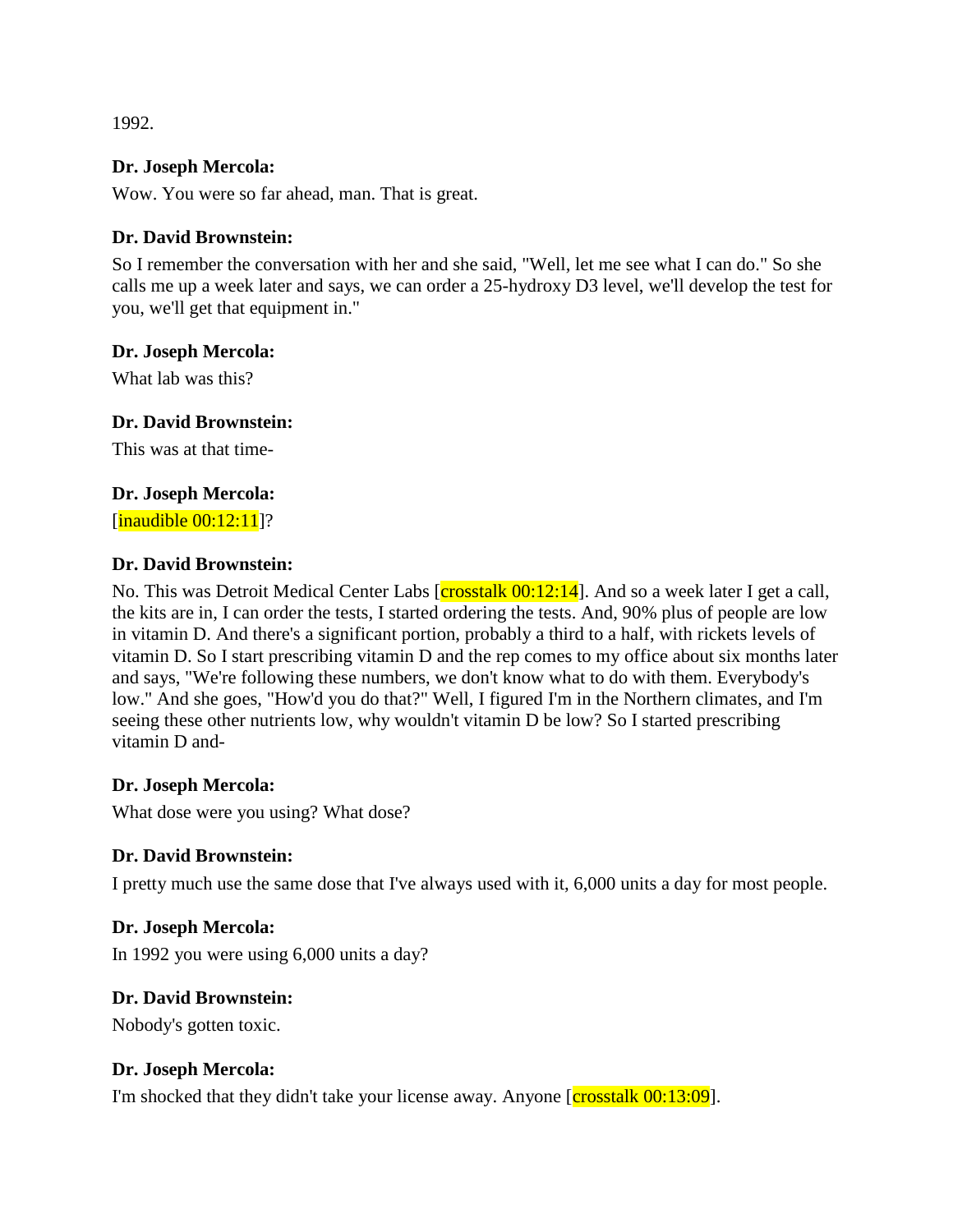# **Dr. David Brownstein:**

The internet wasn't there. So censorship wasn't there, you can actually talk about things that were working and report your failures and successes without fear of reprisal.

#### **Dr. Joseph Mercola:**

You are so far ahead of the curve.

# **Dr. David Brownstein:**

So people we're doing great. It was interesting that there were people with joint and bone pain who felt a lot better, especially older people when they had these really below 10 levels of vitamin D, when they took vitamin D they felt markedly better. So I looked at vitamin D and I'm looking at how it affects the immune system. And lo and behold, vitamin D has huge effects on the immune system. And there are receptors everywhere, for both the innate and adaptive immune systems. And vitamin D deficiency is associated with sepsis and poor immune system response to pathogens.

# **Dr. David Brownstein:**

And so, I quickly added vitamins C and D. And same thing happens, vitamin A, I'm checking levels, and people are low. And reading about vitamin A, which, is a fascinating vitamin, and added vitamin A in. And I would put people on low-dose vitamin A, for a replacement. And then, if they got sick or the first sign of an illness, my doses of these three things were 100,000 units of vitamin A a day, for four days, 50,000 units of vitamin D3 a day, for four days. And then vitamin C, 1,000 milligrams an hour orally while you were awake, ascorbic acid, if you just took it until you either got bowel tolerance and you got loose stools, or you just kept taking it, so your symptoms went away. And generally people are sick, or they can take more vitamin C without getting the bowel stuff.

# **Dr. David Brownstein:**

Those were my first three things that I did. And what I found was when people got the flu or flulike illness, and they started taking these three things immediately they would come call me up and say, "I was better in 24 hours," a lot of times. It was amazing. "My sore throat went away, my cough went away, markedly better." A few years later, I learned about iodine and started testing iodine and find overnight 97% of people are deficient in iodine. And the vast majority markedly deficient, meeting WHO (World Health Organization) standards of severely deficient in iodine. And I had iodine into that protocol. And my average dose of iodine for most people is if they don't have glandular problems like problems with the breasts, prostates, thyroid, pancreas, ovaries, uterus, about 12 and a half milligrams a day. And if they had problems with those glands, it would be more.

# **Dr. David Brownstein:**

But I would say the average dose of iodine over the years that I've had my patients on is 25 milligrams a day. And it's a combination of iodine and iodide, which is found in Lugol's solution. And that was quickly added into that four-part regimen. And that made a huge difference. People liked that. They felt better with it.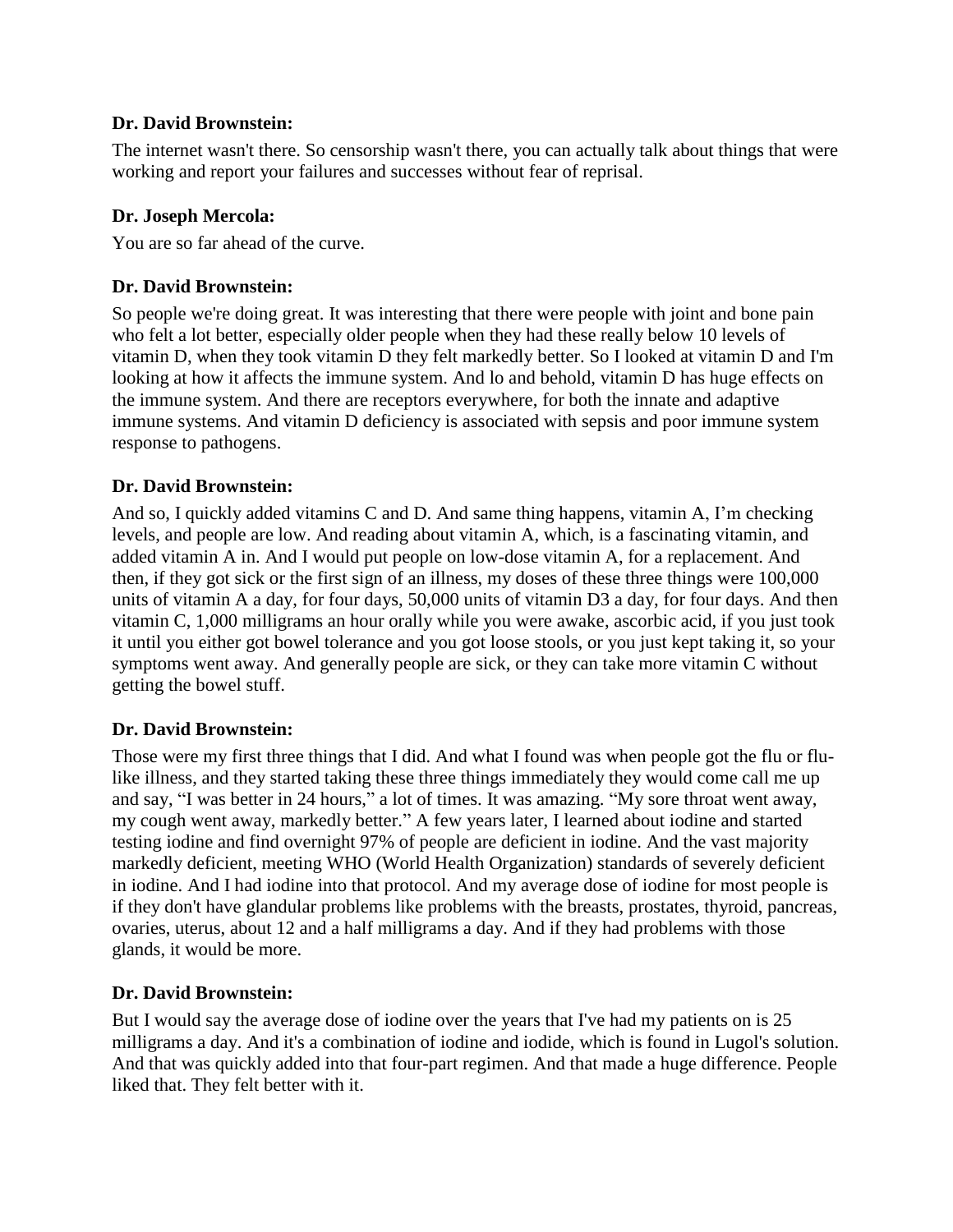#### **Dr. David Brownstein:**

Iodine is one of those rare nutrients that you can put people on and a significant proportion just feel better right away, with iodine. And so that was my mainstay. And then somewhere in that first few years, I'm still researching iodine, and I find out in the early 20th century, doctors had written multiple case histories about nebulizing iodine for pneumonias and for lung problems and bronchitis and any lung irritation problems. And so I stumbled across nebulizing iodine, and I added that in.

# **Dr. David Brownstein:**

And then maybe a few years after that, hydrogen peroxide came in my window. That one, I was a little leery about, using an IV (intravenous) or nebulize, just because, I couldn't wrap my head around, "How am I going to use this oxidative therapy? Isn't that going to make people worse?" But the more I learned about hydrogen peroxide and it's produced every cell in the body, it's produced in huge amounts throughout the body, every second, every minute, every day, I started using IV and nebulized peroxide and I mixed the nebulized peroxide with a nebulized iodine in one solution. And that really was a cool addition, for people who were developing lung problems or pneumonia or lung cancer or COPD (chronic obstructive pulmonary disease), coughing, and they can't breathe and they're wheezing and things like that, adding a nebulized dilute solution of hydrogen peroxide at 0.04% and one drop of 5% Lugol's solution, which supplies 6.25 milligrams of iodine really helped a lot of people out.

#### **Dr. Joseph Mercola:**

And then one drop is in a therapeutic dosage you put in nebulizer, like about 5 CCs?

# **Dr. David Brownstein:**

Three CCs of saline.

# **Dr. Joseph Mercola:**

Three CCs.

# **Dr. David Brownstein:**

And 3 CCs total of this 0.04 solution of peroxide and normal saline. And then the one drop of Lugol's is added into that separately, and people would nebulize and they did great with it. And over the years, if 20,000 to 80,000 people are dying from the flu a year, times 30 years, that's a hell of a lot of people dying from the flu. Our practice should have a share of that. We have five practitioners, we're all busy. We're all seeing patients all day, it's was a full-time practice and we don't have people dying from flu in our practice. We don't have people hospitalized with pneumonia from the flu, not anywhere near the numbers. Have we had deaths and hospitalizations? I'm sure we have, none of us can recall death directly from the flu. And I'm sure we've had a few hospitalizations over the years, but nothing like 20,000 to 80,000 per year, times 30 years.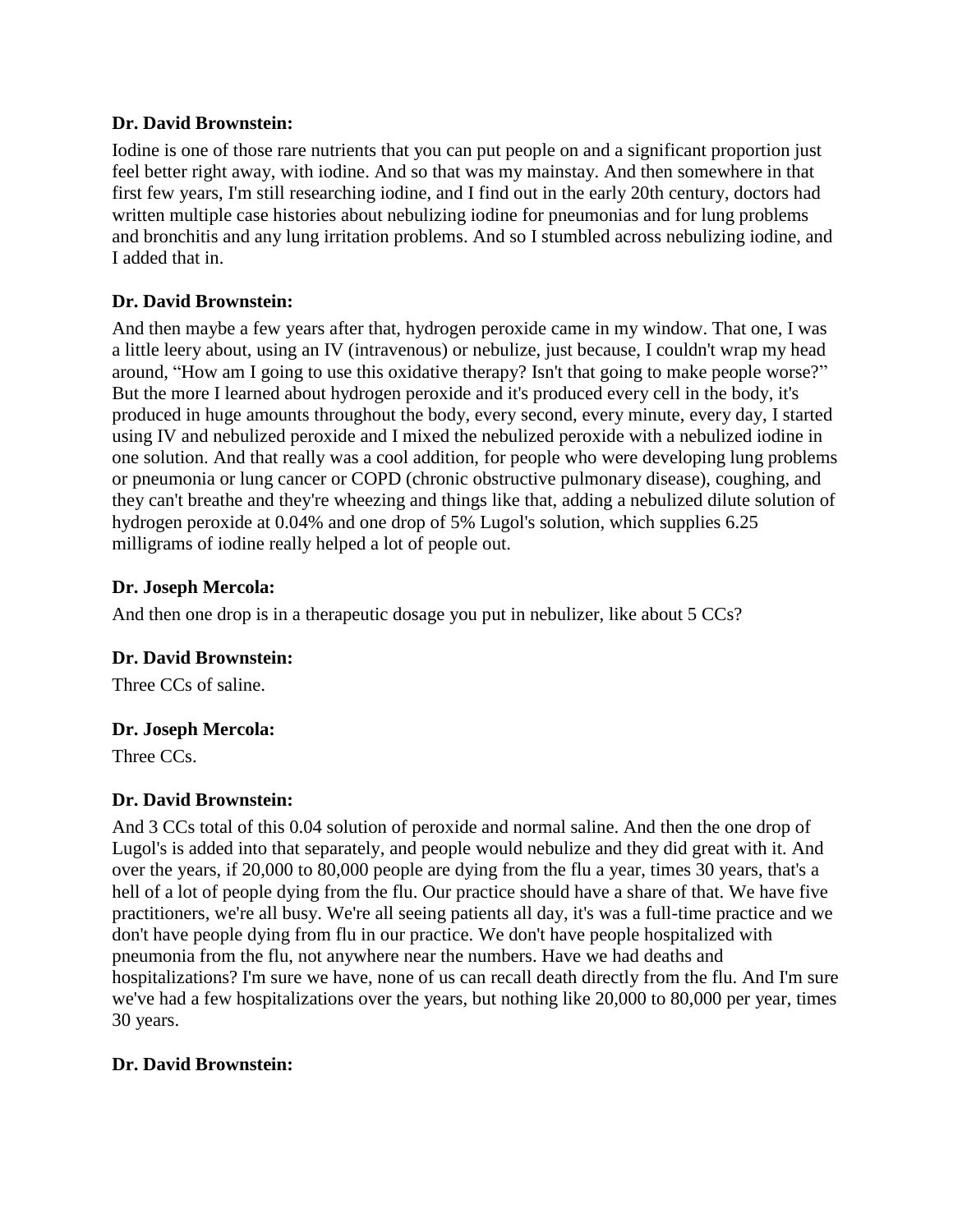And as we were learning these therapies, it was gradual. As we learned things, we added in. And I started for people who needed a little bit more support or who were sicker, or especially those with chronic illness like smokers, or, if they have lung problems before getting sick, their lungs would get severely affected. And we added in IV and I was already doing IVs, but we added in doing IV, vitamin C, IV hydrogen peroxide pushes, IV pushes. And then ozone was my latest addition. I learned from Dr. Robert Rowan, maybe, I don't know, now 12, 13, 14 years ago about ozone. And we started adding in both IV and IM (intramuscular) ozone. And the only thing we changed during this COVID crisis was we didn't want those patients in our office that I was worried about my staff. And as I've grown older, for some reason, my staff seems to have grown older. And I didn't want COVID patients in my office.

# **Dr. David Brownstein:**

Before COVID, we had people with flu, they were coughing, hacking come right in, we would maybe separate them in their own room, but they come in, wait for us and bring the box of Kleenex in the waiting room. And that's just how we did it. We walked in the room, I've never worn gloves to examine a patient. I never wore a mask before all this, and I would examine a patient.

# **Dr. David Brownstein:**

And, so during this thing, since, everyone was scared, including me at the beginning, I was scared. I have my own health problems. I'm not the best patient to get these viral illnesses. And so we saw them outside. And so seeing them outside, we didn't really want to do ozone as an IV outside. We did the peroxide and vitamin C pushes outside out of their car door, but we did ozone in the rear end. And so COVID-

# **Dr. Joseph Mercola:**

Is ozone a gas that you're administering?

# **Dr. David Brownstein:**

We were just filling a syringe with ozone. It looked like air in that syringe. You couldn't see it, smell it. And we would just put the gas in the rear end, it was a butt shot. And it's wintertime, March and April in Michigan. And even through this winter, we've still been doing same therapy, for people who have COVID, we line them up outside in their cars and we go out there and we're putting their arms out the window. We're putting their IVs in. We have a whole system to do it in cold weather and dilate. We can get their veins dilated in cold weather from our – took us a little trial and error, but we got it right.

# **Dr. David Brownstein:**

And then for the ozone butt shot, it was interesting. Here, it's 10 degrees outside, snowing and sleeting and all that stuff. And you're telling the patient, you got to come out of the car, or just open the car door and put your rear end out. These ladies, men, nobody seemed to care. They weren't feeling good. They wanted to feel better, stand up, drop their drawers. And I can tell you one thing, I've seen far too many rear ends in the last year. Now I'm tired of seeing rear ends, I just want to go back to regular medicine without people's rear ends out their car door, when I'm putting on ozone butt shot in each cheek.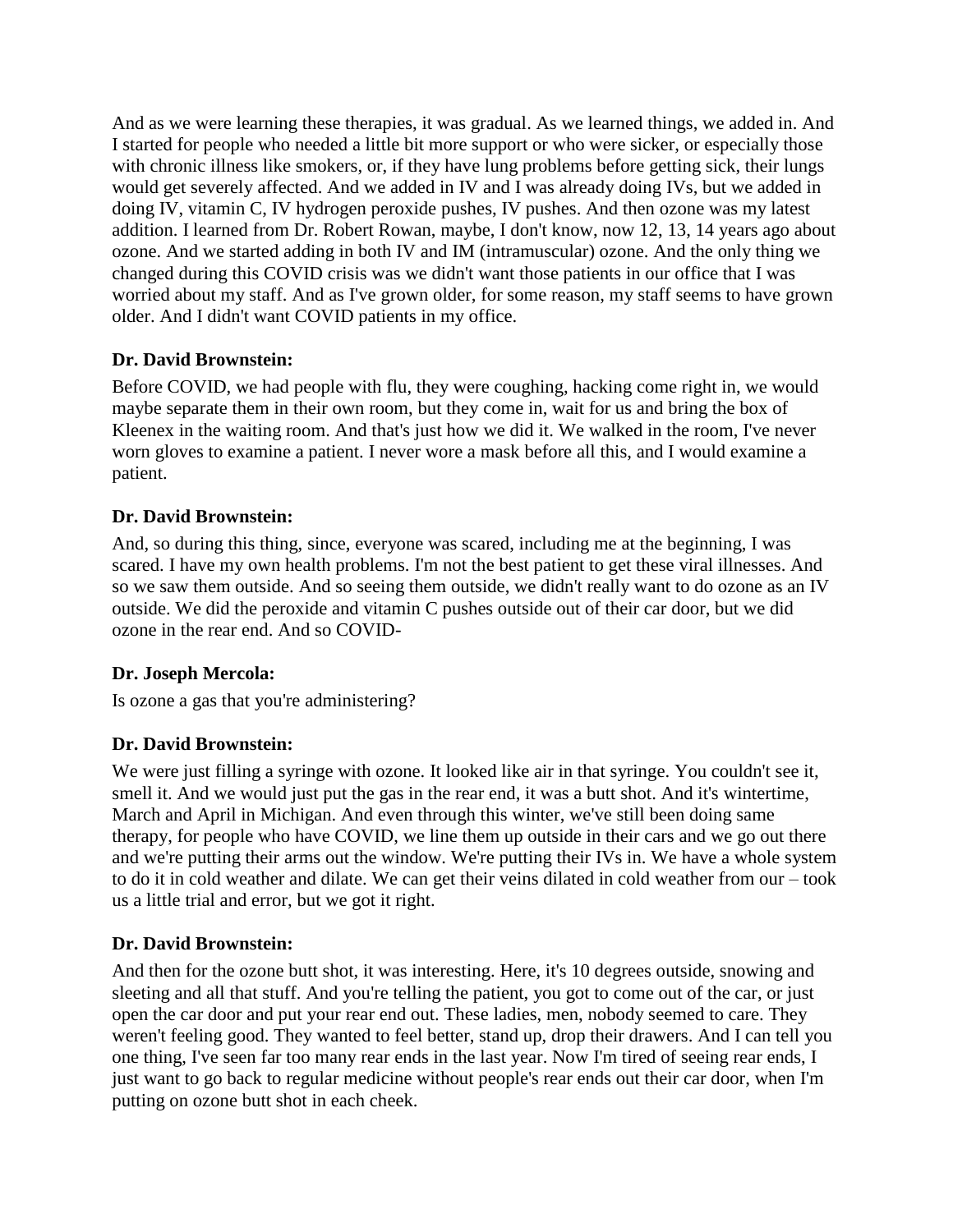#### **Dr. David Brownstein:**

But when we started this therapy, I told you in the last visit, I didn't know this was going to work. We hadn't treated COVID-19 or SARS CoV-2 and we haven't treated that virus, but we've treated – undoubtedly, we treated other coronaviruses since 30% of flu-like illnesses are coronavirus every year and they got better. And I didn't see any reason why this wouldn't work for this strain and it did work. And it just the whole thing, my whole experience, I was blogging about it. I was interviewing patients, I was writing about it. And I was titling these blog posts, "There's Still Hope Out There," because back then there was no hope for anything. You recall, over 80% of people who got hospitalized and got ventilated died, there were freezer trucks to get the bodies. Especially in the beginning, New York city, Detroit, Massachusetts, New Jersey, the hot areas. And the headlines were terrible. Basically just lock yourself in the basement, nothing to do. And wait till we get this vaccine, eight or nine months later.

# **Dr. David Brownstein:**

And I remember telling my staff, "We're not closing the office. I'm staying open." I told everyone, "You don't have to work. Nobody has to work. I don't want anyone working who was not comfortable." I said, "We've got a good therapy. We'll take care of you. If you get sick, we won't let a COVID patient in the office." And, I said, "We got to take care of these patients they've nowhere to go." This was the end of February. And I said, "They're going to close everything down." I said, "Most doctor's offices are going to close. Because what are they going to do for them? There's nothing they can do, except tell them, don't stay home." I said, "We've got therapies that we can do to support their immune system." And we worked with about 50% of our staff. The other 50% got scared and stayed home. And they came back eventually. But the interesting thing was through that first wave of COVID in March and April, no one got sick in my office.

# **Dr. David Brownstein:**

Now we did get sick in the fall, we kept all those sick patients out of the office and we did great. And then I had one staff member come in sick and that triggered it. And most of us got COVID in the office. And right now we have a herd-immune office, 87% of us have antibodies to COVID.

#### **Dr. Joseph Mercola:**

Well, they were all treated-

# **Dr. David Brownstein:**

All treated.

#### **Dr. Joseph Mercola:**

-so and support, enhanced their immune system and now they've got permanent immunity better than any vaccine could possibly do.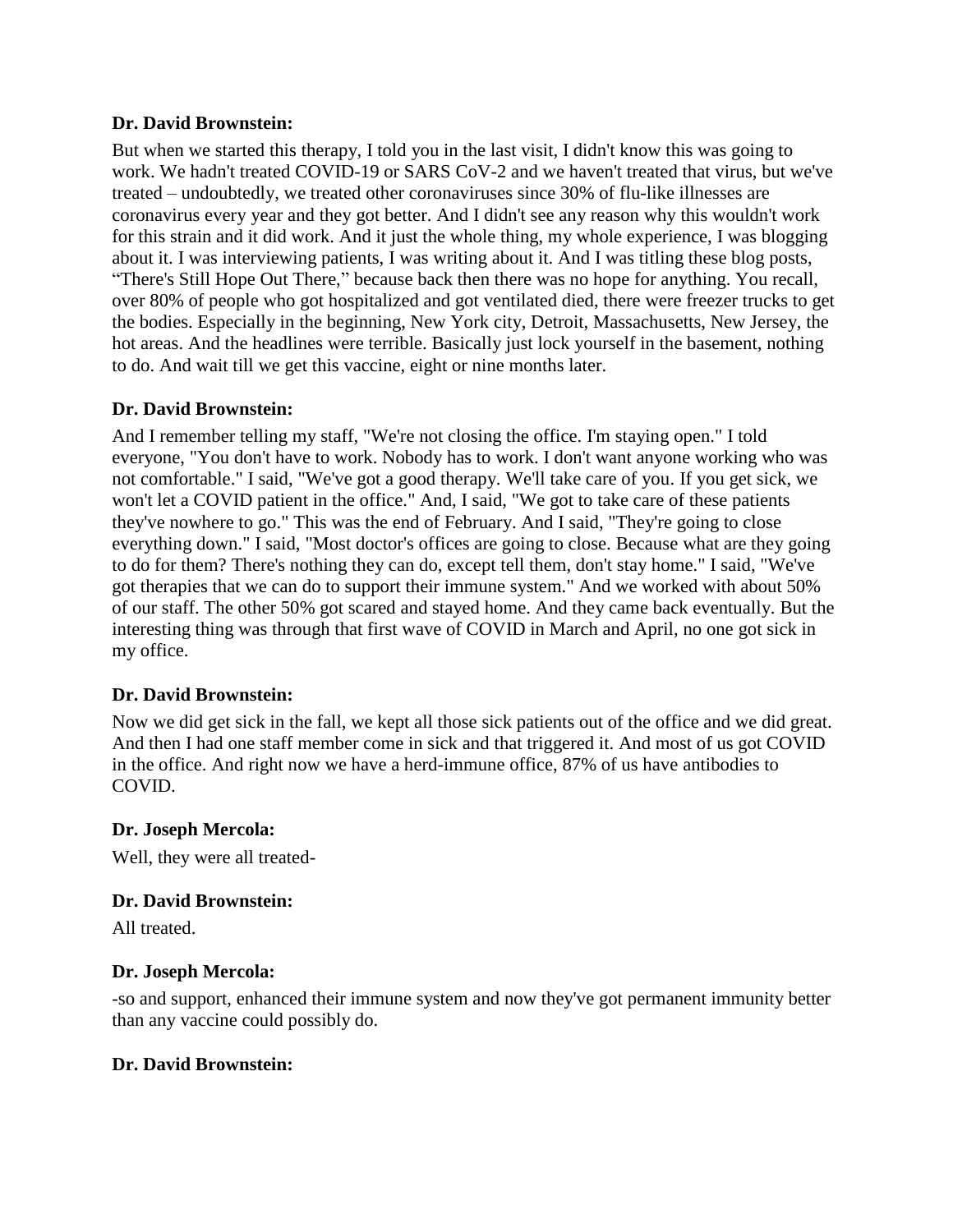Yep. So they were all treated, but there's one caveat to that. So my study that I wrote was a consecutive case-controlled study of 107 patients. Well, in my office, I now have a singleblinded randomized controlled study because the one patient who came in my office sick, who I think started it. I was calling her every day, just like I call everyone every night after work. And I was saying, "Are you taking your vitamin A, C and D, are you nebulizing? Come in, we'll do an IV." Because she was clearly having breathing problems and wasn't getting better. And after like the sixth or seventh day, I'm like, "What is going on? Everyone's getting better. I don't understand why you're having problems." And so, what I found out later was she was hospitalized and for about seven or 10 days and came home and she wasn't taking anything, she took one vitamin C pill once, and that was it. And I don't think she was thinking clearly when she was sick. And I think that was it.

# **Dr. David Brownstein:**

So I was blinded to that because she was telling me she was taking it. So that's a single-blinded. She's the control group who wasn't really treated with anything, except for that one pill of vitamin C, everyone else was given the whole protocol. So she was that N-of-1, so it was 100% hospitalizations for those who didn't take the protocol and less than 1% hospitalizations for those who took it. So that's my single-blinded, randomized controlled study and an N-of-1.

# **Dr. Joseph Mercola:**

Yeah. So I want to get back to some of the things that we shouldn't take and you had alluded to the Tamiflu not being effective. And if it isn't, the studies I've read, suggest it might work, decrease the symptoms for an hour or two. The length of the disease, the course of disease by an hour or two, so it's nothing significant. But there's another thing, as you mentioned, your book that I'd like to emphasize, and you're likely to talk about it, because it's not typically looked at and viewed even in natural medical physicians, although they know it, they tend not to emphasize it. I think this is a point that needs to be majorly emphasized. And that is, you write in your book, do not take Tylenol or I'm assuming it extends to other antipyretics like aspirin or ibuprofen and you don't want to suppress the body's ability to mount a fever. So why don't you go into that, because I think it is so crucial. So sometimes, yes, it's great to have these nutrients, but you don't want to sabotage it with drugs.

# **Dr. David Brownstein:**

Joe, a fever is there for a purpose. We were designed really pretty, perfectly, to survive viral illnesses, to live to old age and have a good brain function into old age. And, if we support the body, if we give it the basic nutrients that it needs and the basic raw materials and support that it needs, it can do really cool things. The problem we do is in the world we live in, the toxic world we live in, enzymes are poisoned and receptors are blocked. And we take all these drugs, the poisoned enzymes and blocked receptors. And it leads to problems. And when you look at the biochemistry and physiology of the human body, which they don't teach you in med school to really look at it in a way that we should be looking at it for how to support things, because drugs don't do that. Drugs block things in a body that, we've got people with problems.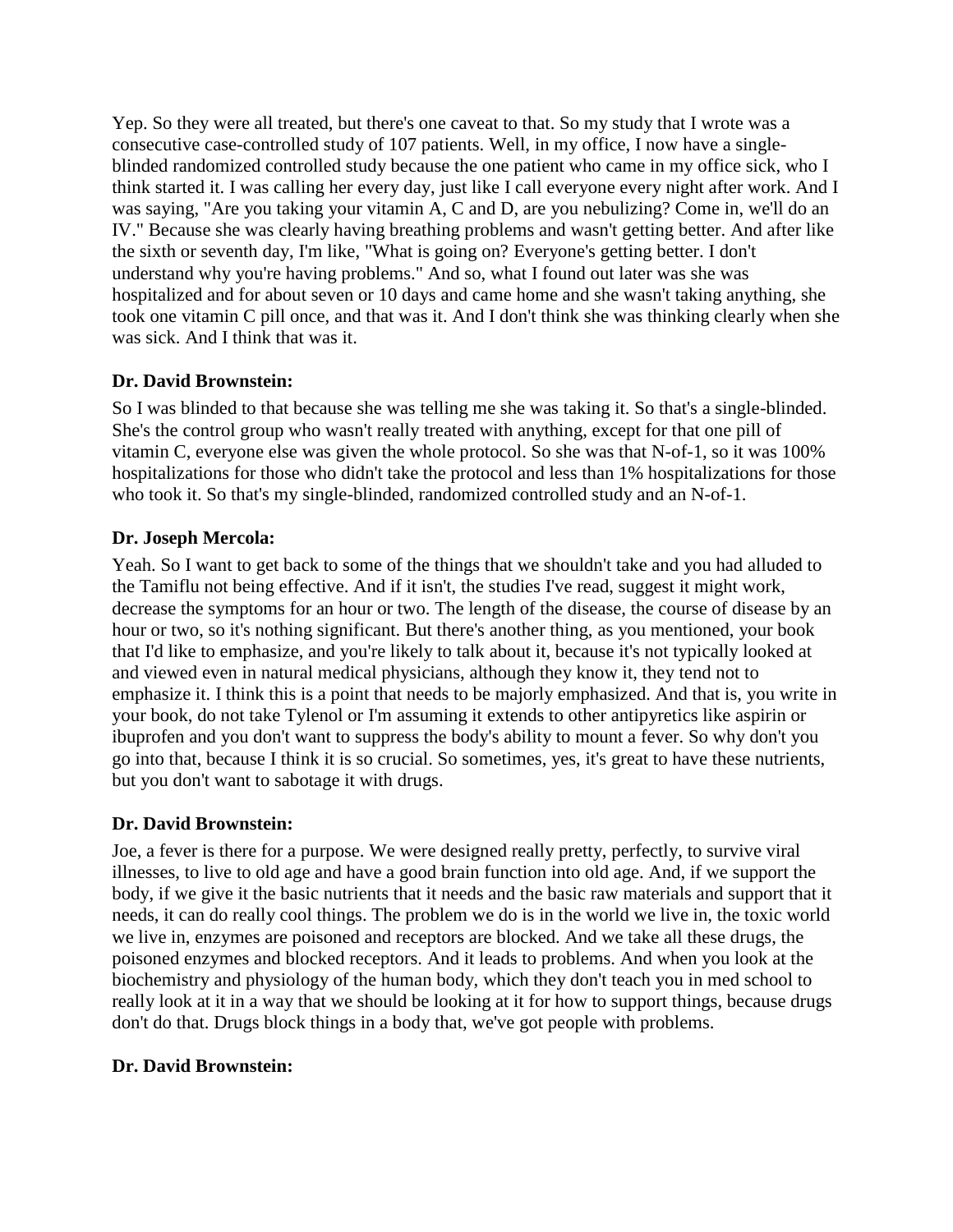And so what I saw with patients – my partner for years I've heard them on the phone, my partner, doctoring with his patients saying, "Fever is your friend," and the fever's there for a reason, your body raises body temperature to – bacteria and viruses don't like a raised body temperature. That's why it does it. It's trying to make the environment inhospitable for foreign pathogens. So the worst thing you can do in that situation, unless the fever is too high, I mean a fever over 100 and maybe 103.5 or 104 can cause brain problems and seizures and you can die from a fever. But most people don't get fevers up that high when they're sick, low-grade fevers, 99.5 to maybe 101, 102.

# **Dr. David Brownstein:**

I tell patients don't take anything for that, just support the body up, let it do its thing. I know you don't feel good. I've had my share of fevers, I know it hurts and you're aching. And you can control this temperature much better than using antipyretics like Tylenol or ibuprofen by taking a tepid bath or sponge bathing with just, tepid water. A bath with Epsom salts, I can tell you was very helpful for my COVID patients. They like that, and it's been helpful for these other viral illnesses over the years.

# **Dr. David Brownstein:**

But Tylenol, in particular, is a bigger problem because it poisons the enzyme that makes glutathione and glutathione is produced intracellularly. It's a strong antioxidant. It's the strongest intracellular antioxidant that I know of. And when you get sick with viral illnesses, bacterial illnesses or stressed or anything, you want the body to make more glutathione to support these cells. You take Tylenol, you block that out.

# **Dr. David Brownstein:**

And the Tylenol has a very short window of toxicity, meaning that if you go over those recommended doses on the label, but not by much, you can get Tylenol toxicity and the liver starts to break down and people die from this. Thousands of people die every year across the United States from Tylenol overuse. And the government recognized this because a few years ago, they started mandating Big Pharma to take Tylenol out of a lot of the pain medications because people were dying from Tylenol toxicity. The treatment for Tylenol toxicity is nebulized N-acetylcysteine, which is the precursor to making glutathione.

# **Dr. David Brownstein:**

So I really tell my patients to avoid taking Tylenol. I really made a point of it with COVID, because they needed glutathione production. And as far as Motrin and ibuprofen and aspirin goes, at the beginning of the crisis, I saw three patients who told me when they took the first dose of Motrin for a fever, they collapsed, their system went to hell, they had trouble breathing. Everything got worse an hour or two after that first dose of ibuprofen.

# **Dr. David Brownstein:**

There was an early article that hypothesized that taking ibuprofen and NSAIDs might make COVID worse because it can affect the H2 receptor and make the virus more likely to latch onto it. That hasn't really been proven out, but I think it's more – you're blocking the body's natural fever response and it's just not a good thing to do. Now if the temperature is too high, over 103.5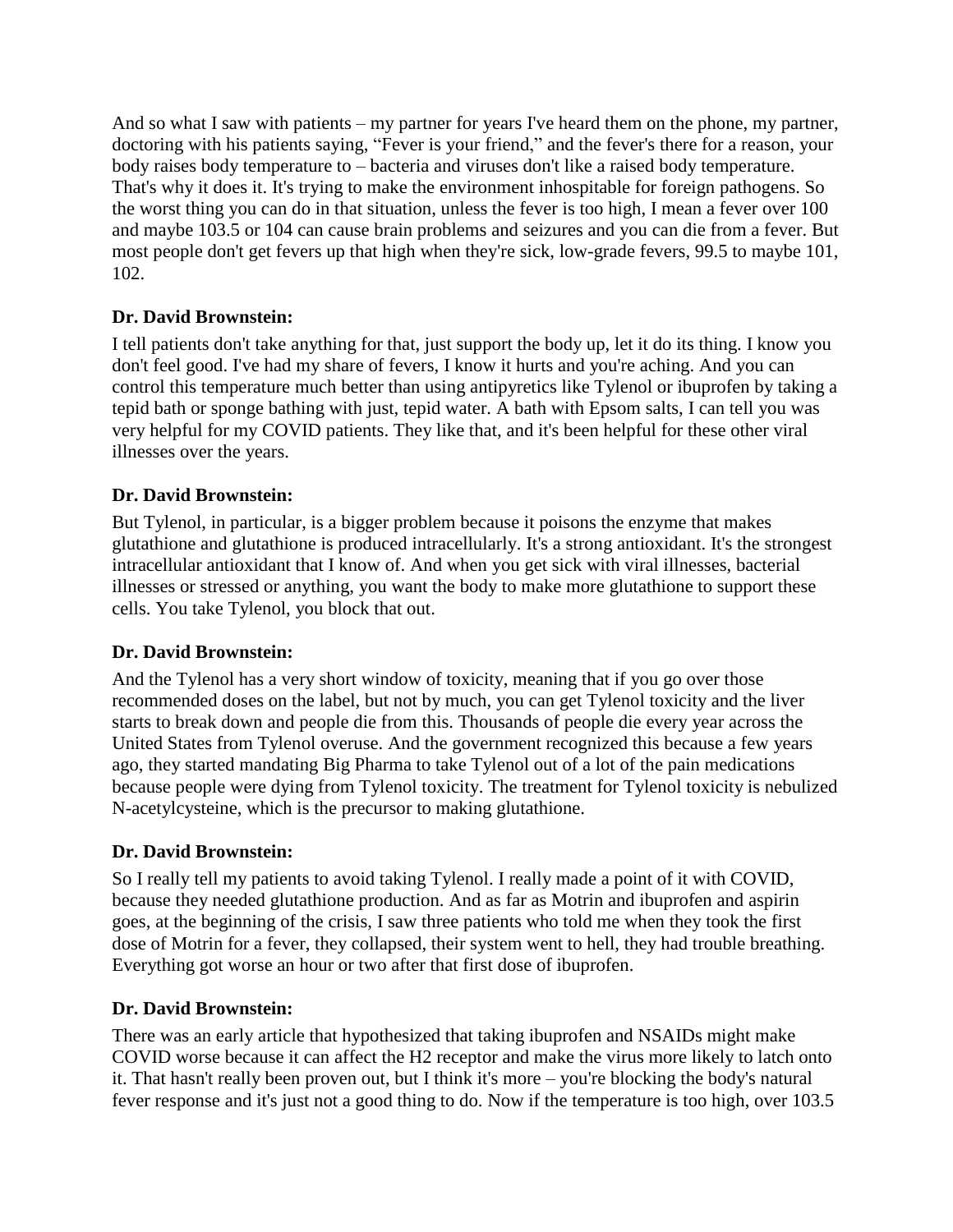you got to lower the temperature, at that point, you either get in a bath and lower the temperature or you take some Motrin or ibuprofen and lower the temperature. Tylenol I would stay away from, unless that's the only thing you can take and you can't take ibuprofen for stomach ulcers or GI bleeding or kidney failure or something like that.

# **Dr. Joseph Mercola:**

Yeah. So you mentioned nebulized n-acetylcysteine NAC for Tylenol overdose, but actually in the emergency room, this just shows you that it's even accepted by conventional medicine. That's the standard treatment for Tylenol overdose in the ER is intravenous NAC. That's what they use. It totally works, saves people's lives every single day. So with that understanding, and thank you for highlighting that, I'm wondering if you – did you integrate the NAC into your protocol?

# **Dr. David Brownstein:**

You know what, I did say nebulized, but I meant intravenous with the [inaudible 00:32:12]. No, we never found the need for it. And our patients, they got better. So we didn't really use that. I do IV glutathione pushes in my office all the time, we use it as our  $-$  it's a standard part of our IV protocols, but for COVID we just didn't see the need for it. Our patients were getting better with what we were doing. So we've kind of stuck to our guns. We didn't use what Dr. Zelenko used, the medication.

# **Dr. Joseph Mercola:**

Ivermectin, hydroxychloroquine.

# **Dr. David Brownstein:**

Hydroxychloroquine, we didn't use ivermectin. We didn't use those two things and we didn't really feel the need to. Now I think that doctors should be allowed to prescribe ivermectin and hydroxychloroquine. And I think that when you look at the literature around the world, for those two products, particularly for ivermectin literature is pretty clear that – it's pretty clear on the benefits of ivermectin and hydroxychloroquine, but I mean ivermectin, I've studied that, I'm sure you've seen those numbers, it's astounding how, well around the world they're reporting ivermectin is doing. And that the doses they're using, both of these drugs are particularly safe. There's no toxicity, we didn't use them. And would I use them now? I don't know. Why would I use them now? Our patients are still doing well with it.

# **Dr. Joseph Mercola:**

Yeah. No need. No need.

# **Dr. David Brownstein:**

I've had a few patients ask me for prescriptions, if they're traveling for prophylaxis and I'll prescribe it if they ask for it in low-dose, because I don't think there's any harm to it. But I always tell them, just take your nebulizer with you, take the hydrogen peroxide with you, take the iodine with you and nebulize when you get to a place. After you've on the airplane, get to the hotel room, nebulize, it'll kill – the theory is hopefully that it not only does it support the immune system, but it should kill foreign pathogens in the airways and the nose, in the throat where these viruses starts and they start replicating and start causing the problems.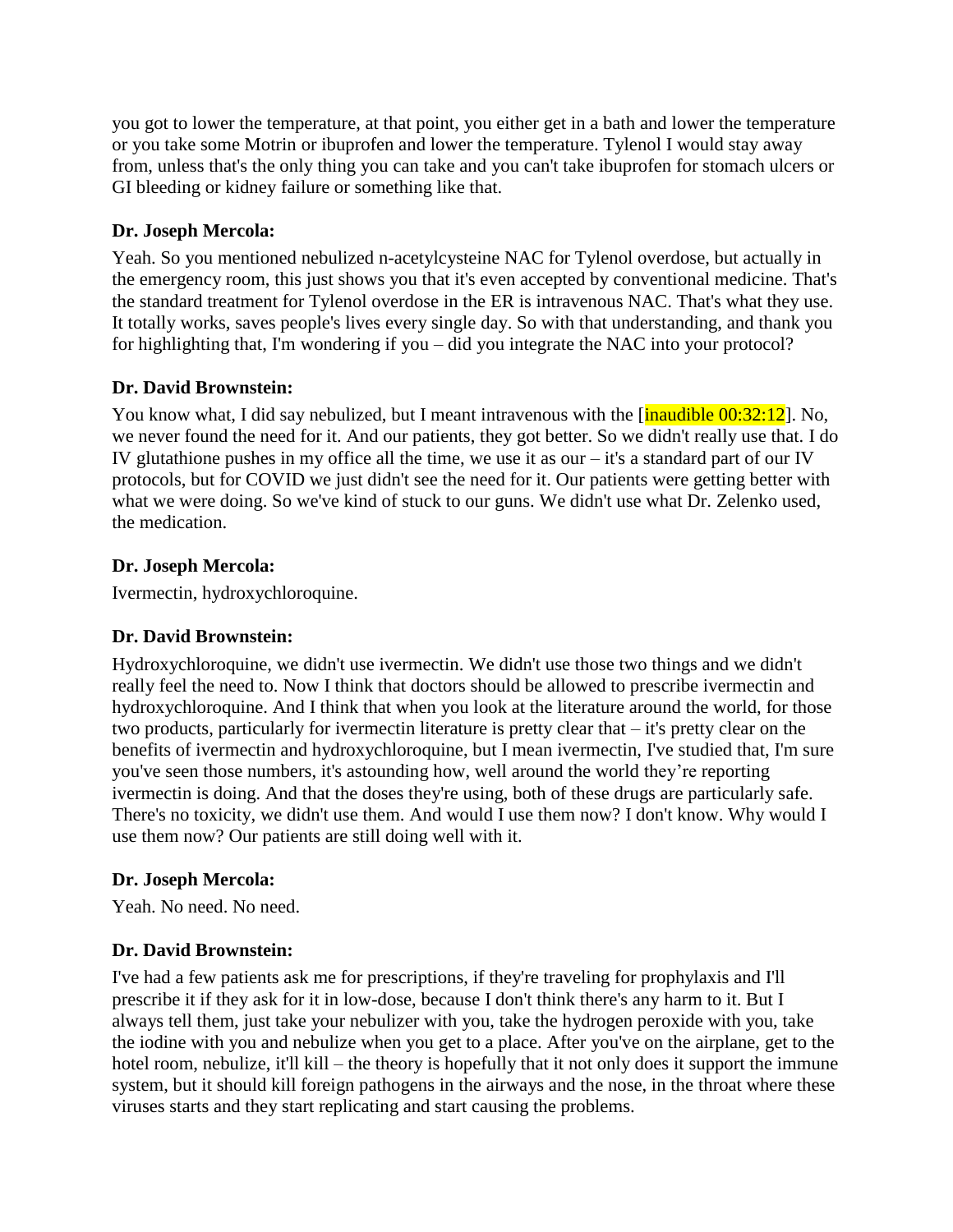Yeah. So with respect to the NAC, getting back to that for a moment, I'm sure you're familiar with Dr. Marik's protocol for IV sepsis, which I'm so grateful because he's a conventional medical physician with quite significant credentials and he's got academic appointment at his university. But part of his protocol, it's called MATH or the MATH+ protocol. The H stands for heparin. And the reason they're using heparin is because there's this tendency towards clotting. And NAC seems to be a magnificent alternative to heparin, probably almost as effective, because it tends to impair that ability to – or help limit the cascading effect of the platelet aggregation.

# **Dr. Joseph Mercola:**

But if you're not getting sick by using your therapy, it's great. And it's interesting, too, that you haven't found the need to use hydroxychloroquine or others zinc ionophores like quercetin. So-

# **Dr. David Brownstein:**

We never use zinc in anybody.

# **Dr. Joseph Mercola:**

That's what I was going to get to, because it is astounding because your focus is on nutritional interventions. And yet you tended to ignore one of the most widely recommended nutritional interventions for this, is zinc, but with the zinc ionophore like hydroxychloroquine or quercetin and you didn't find a need for that. And yet very few or hardly any of your patients, went to the hospital, let alone die.

# **Dr. David Brownstein:**

So I think the main reason we didn't use zinc, every new patient who I see gets tested for plasma zinc levels and hair zinc levels. So if they're zinc-deficient, when I see them – our patients might have done so well. Maybe my therapy doesn't work at all, but maybe they've done so well because look, we were doing a nutritional protocol and support and correcting imbalances and detoxifying for metals before COVID hit many of these patients.

# **Dr. David Brownstein:**

Now, having said that, we've had enough patients referred to us from other doctors that they've responded as well too. And a lot of those ones were the who that I was doing the interviews on before I got censored by the FTC (Federal Trade Commission), and they had to take everything down and they responded as well to it. So I didn't have lab work on those patients beforehand, but I've been correcting zinc levels for 25 plus years now. And our patients hopefully are going into getting sick without low zinc levels, which I think is a better way to be than what's probably out there with the average person.

# **Dr. Joseph Mercola:**

Yeah. When you do find lower zinc levels, what level of zinc are you using to augment them like 10 to 15 milligrams?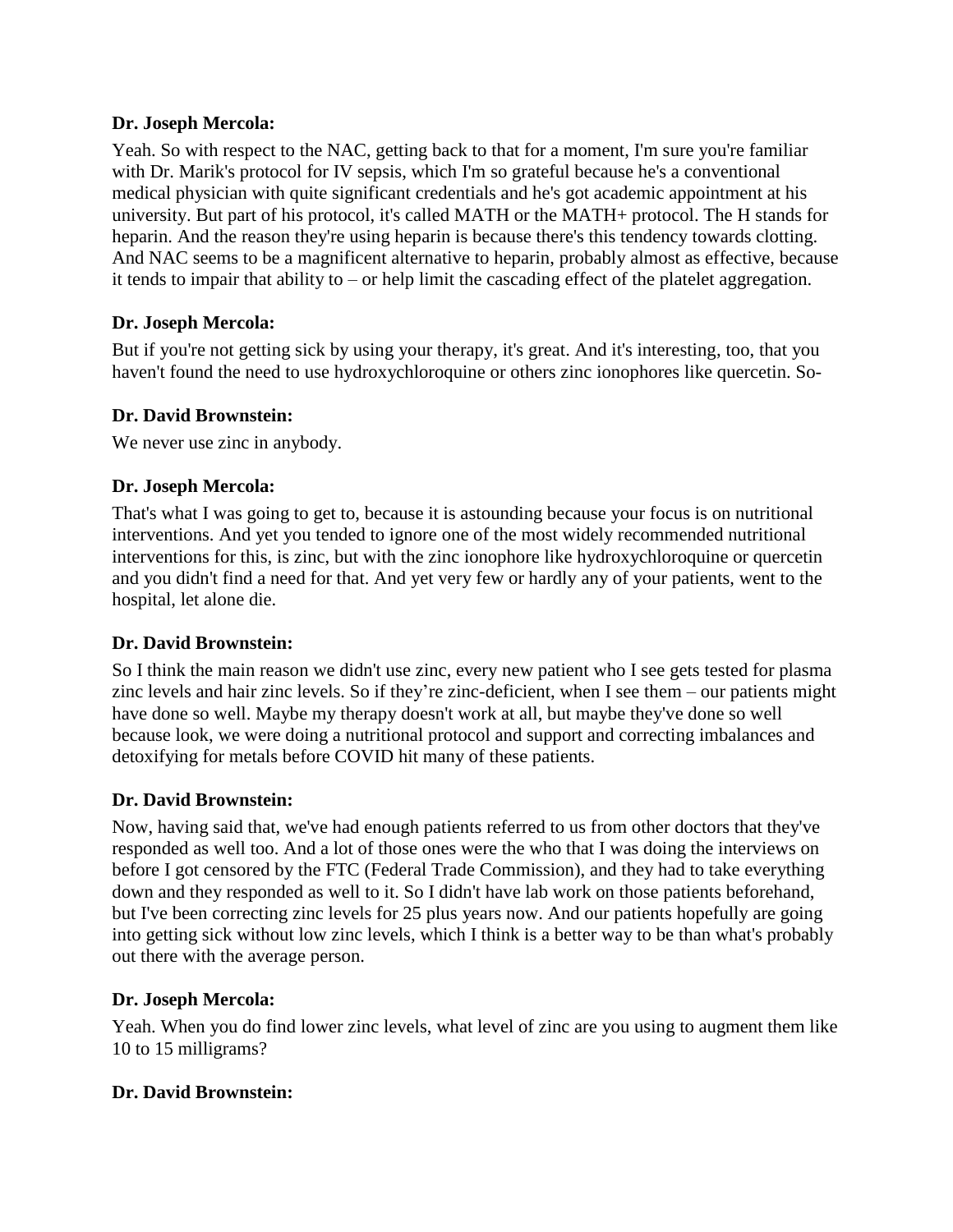We never use nutrients individually, I think they work better as part of a holistic treatment regimen, but I don't use big doses of these things unless they're sick, but zinc, I would say 25 milligrams is the average dose they use, it's nothing fancy and it's a chelated form of zinc. So there's actually less ionic zinc because it's bound to something, but, as part of a holistic treatment regimen and look, we're also cleaning up their diet, getting sugar out of their diet. And I wrote that in my book that, it's not just taking these things, it's a holistic protocol. You got to clean up your diet. You got to exercise, eating better and getting sugar out of the diet is huge. Sugar paralyzes the white blood cells for up to five hours of function.

# **Dr. David Brownstein:**

What I was really irritated about in the beginning of the crisis, here we are seeing patients and every COVID patient, whether they were new to us, referred by another doctor or their practice, as soon as we called, before we went outside in the parking lot, all five of us were on the phone saying, "Get sugar out of your diet, zero sugar, right now. You need your white blood cells functioning as 100%." And the first thing we told them was, "You need to hydrate and you need to eat sugar – not eat sugar, no sugar." So anything with added sugar in it, they were told to remove it. So, all these therapies work better as part of a holistic treatment protocol where you're supporting the body up.

# **Dr. David Brownstein:**

And in the hospital, the few hospitalization patients we had, they would tell me the food they were getting, they told me they weren't going to eat it. And number one, they lost their sense of smell and taste so most of them weren't hungry anyways, but they were having their spouses bring food to them because they weren't going to eat the crap in the hospital, which is full of sugar and Jell-o and the juice. And it was terrible. I remember my mom was in the hospital a couple of years ago for diverticulitis and I was visiting her and they bring the food in. And I took a picture of the tray of food, which was loaded with sugar. I added up as much as I could come up with how much sugar was in it. And I wrote a blog post ab0out it, surprised I didn't get censored on that one. And I just said, "This is ridiculous. Why are we feeding sick people lousy food when they need healthy food?"

# **Dr. David Brownstein:**

And so there are things people can do at home to make themselves healthier. So if you get confronted with something like SARS CoV-2, you can respond appropriately because the vast majority of people aren't dying from this, even though they wanted us to think like it's Ebola or hemorrhagic fever, that 40%, 50% of people are dying from this. The vast majority of people are not dying from this. The vast majority of people aren't getting sick from this.

# **Dr. David Brownstein:**

I'm not minimizing it, I have seen my patients who can't breathe. I've talked to them on the phone. It's scary and people are dying from this, but, we can do things. It's not that we have to wait for a vaccine. And as I said at the beginning, when history writes itself about this, the wealthiest country on the face of the earth that spends the most on health care, failed miserably. We have reached the bottom in our failure of this more than any other country, I think.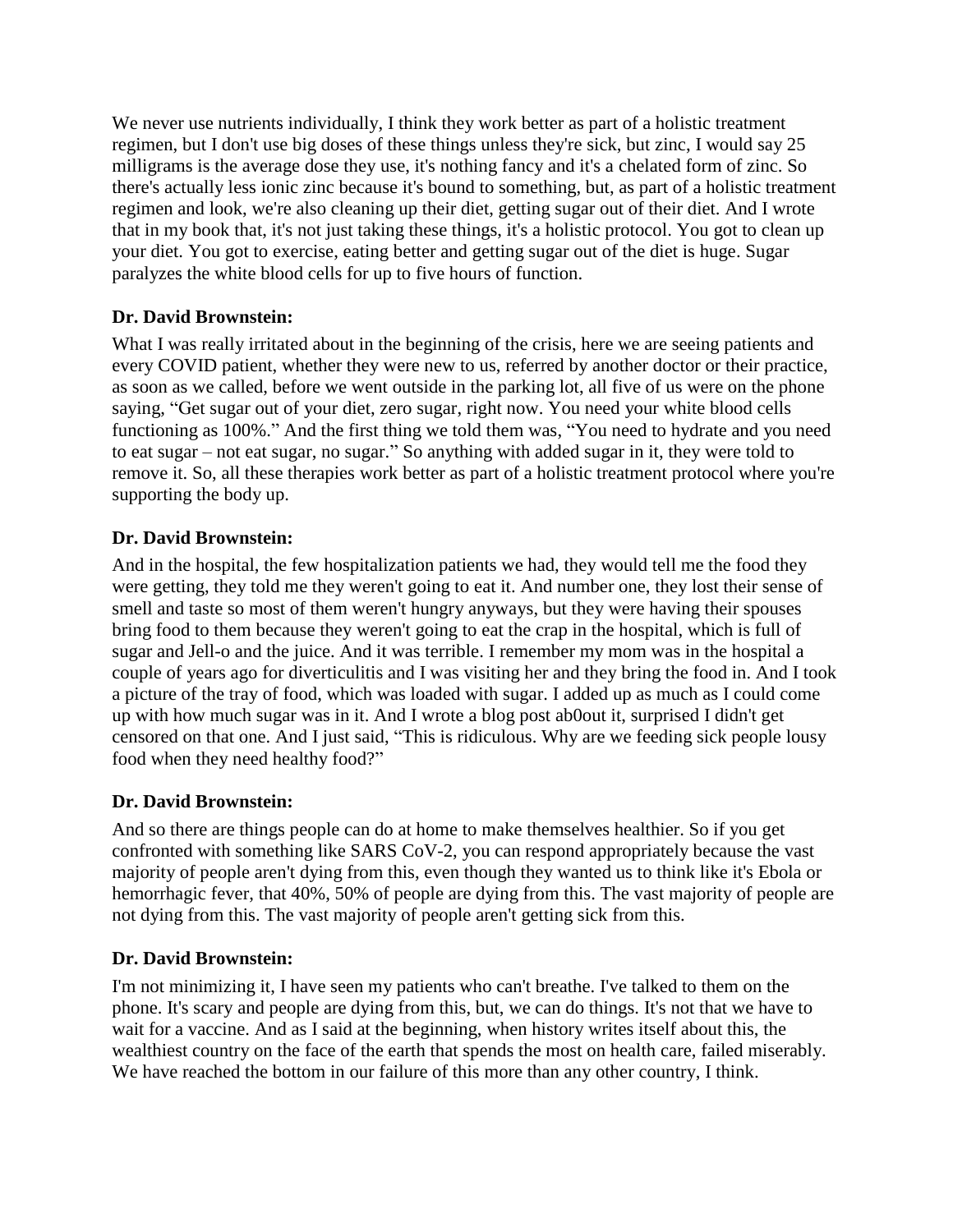I agree. So it was a good protocol and strategy to have people limit sugar, but I think even the wider course is to limit processed foods. And, I think there's an element in processed foods that is even more pernicious than sugar. Unfortunately, removing it from the diet doesn't have the acute impact that sugar does. And that is the vegetable oils, which are just loaded with omega-6 fat, specifically linoleic acid, which is about 90% of the omega-6 fat. And that is just going to devastate your risk for – or radically increase your risk for COVID-19 because the SARS CoV-2 virus integrates that linoleic acid and it actually makes  $it - it$  is part of their strategy to infect the cell. So if you can limit that vegetable oil and linoleic acid intake, that's going to have a radical improvement too.

# **Dr. Joseph Mercola:**

Just getting back down to the basics. I mean, we have 10 to 20 times as much linoleic acid as we did 150 years ago.

# **Dr. David Brownstein:**

The basics is absolutely right, Joe. And my partners and I always talk after work, we're tired and seen a lot of patients who want to go home. We're making our phone calls and inevitably we start talking about it. People just did the basics, they just cut sugar down, cut the processed food, processed oils and refined carbohydrates out of their diet, drink water, keep enough salt on board and enough iodine on board. They should be able to get these viral infections with we've gotten for since the beginning of human existence, and get sick for a period of time and your immune system recovers. And it was probably better for it. You have lifelong immunity to it, even though they keep telling us sick people should get this vaccine, they have no scientific data to base themselves on that. The sick people should have lifelong immunity like they do for every other virus.

# **Dr. David Brownstein:**

As I said, this has just been disaster. When the final story comes out, it's not going to be pretty.

# **Dr. Joseph Mercola:**

Yes, indeed. So I want to get into some of the specifics now for some of your nutrients, just to make sure that people understand it because, let's start with vitamin A, which is interestingly has been used and there's no, absolutely no, disagreement with this even in the conventional medical community, is that it is useful for improving your immune response. And this nutrient has routinely been used in Africa, for children to prevent measles far more effective than the measles vaccine. All they did was give them vitamin A and so we know it works, but what are your recommendations with a type of vitamin A, because there's a variety of them. And I want you to go into this, you detail in the book too, like the difference between beta-carotene and vitamin A and whether the vitamin A should be emulsified.

# **Dr. David Brownstein:**

So I made a point of really writing about that because over those years when I added vitamin A and I didn't really know the difference between – I knew the difference, but I didn't really know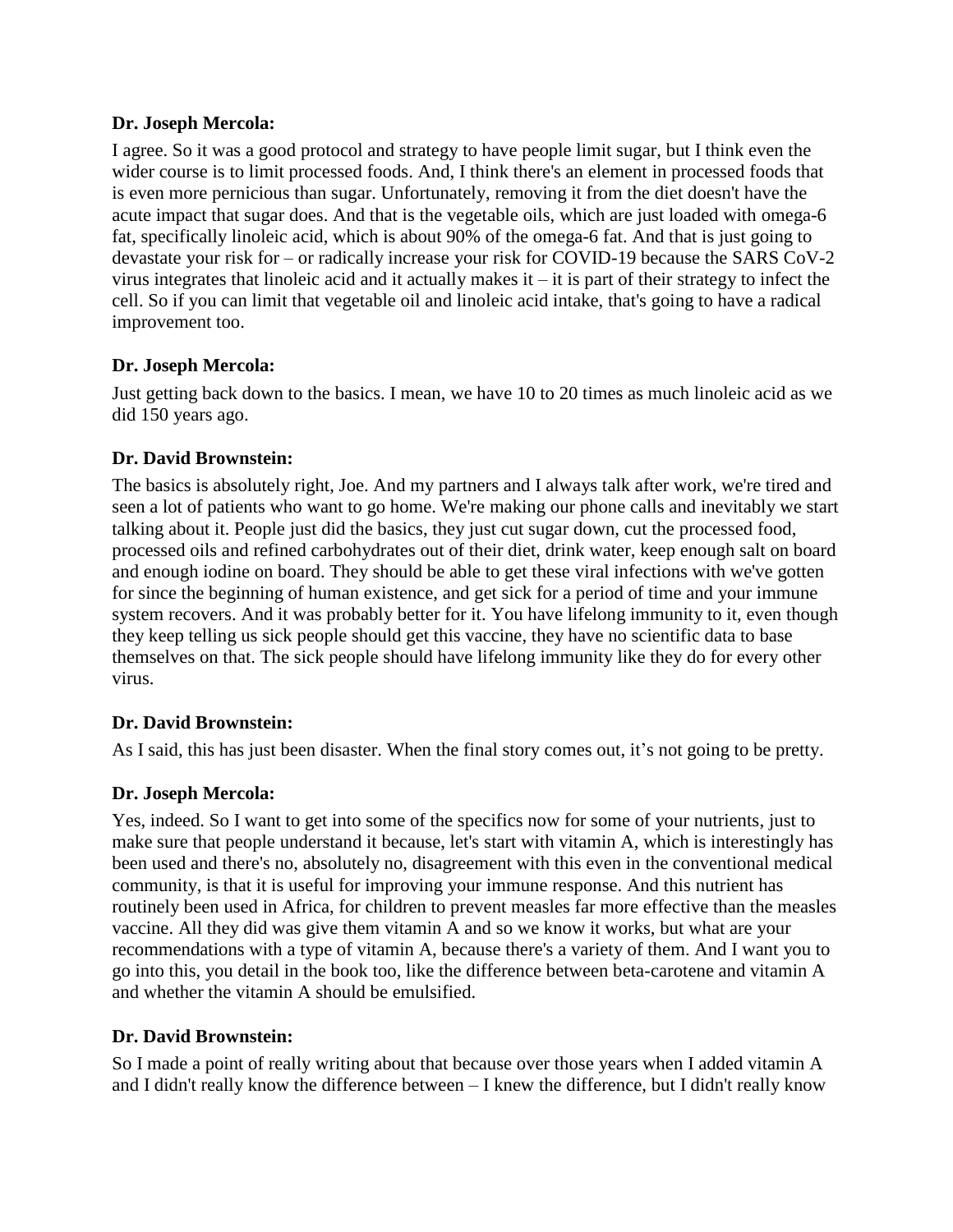the significance of the difference between beta carotene and vitamin A and those words are sort of batted around, like they're one in the same. Beta carotene is a water-soluble-

# **Dr. Joseph Mercola:**

And that's mostly on nutritional labels. So if you look at the nutrition facts label on many foods especially vegetable oils, they'll say beta-carotene. They won't even say beta-carotene, they'll just say, vitamin A, just assuming that they're one and the same.

# **Dr. David Brownstein:**

I've called companies on that when I see labels. And I call them and say, "What kind of vitamin A are you using? They say, "It's beta-carotene." I'm like, "Your label's wrong." And they'll change it. So beta carotene is a water-soluble form of vitamin A, but beta-carotene does not have the effects on the immune system. Vitamin A does, the fat-soluble form. So I made a point in my interviews online before they were pulled off saying, "Use vitamin A, not beta-carotene." And I made a point in that book, a few places of saying the same thing. It's important to use vitamin A and I like emulsified vitamin A and labels should clearly say that. Good companies label – especially nutritional companies should label what it is. And they do.

# **Dr. David Brownstein:**

And beta-carotene do not provide the immune system effects vitamin A does. Vitamin A helps minimize cytokine storm. It helps minimize the inflammatory factors like IL-6, IL-10, IL-8 and IL-12, it helps to lower TNF alpha. And the white blood cells need vitamin A as an integral part of their functioning. So it helps both the innate and the adaptive immune systems fight back. And most people are deficient in vitamin – look, our food, the mineral and vitamin content of our food has dramatically decreased over the last 40 to 50 years. What's happened in our testing, is that – and I've seen this because I've now, unfortunately I'm a little – got a few decades behind me, but I've seen the reference range has changed when I check these levels. So the reference range is not a normal range. It's just there's a median in the middle where people fall, and then there's an upper and lower range, which is one standard deviation on either side. But what they're trying to capture is 95% of people when they test, like, let's say they test a hundred people at a lab, they'll come up with a reference range and say, the middle is here, the upper limit is here, and the lower limit is here.

# **Dr. David Brownstein:**

What's happened over the years is that reference range has shifted down. It's shifted down for magnesium. It shifted down for zinc. It's shifted down for vitamin A, and it's shifted down for other things. And the reason it's shifted down is we've become more deficient. And so as a society, we are deficient in these basic nutrients. And if you work with a holistic doctor who is nutritionally literate, they can help do the right tests and the right advice and, work with you to correct these and just give your body the basic raw materials it needs. So when it's confronted with a stressful situation, such as a virus or bacteria or whatever, an emotional stress, it doesn't really matter, it can do what it's supposed to do to keep you healthy through it. Or allow you to – if you become the ill to fight back and to get over it, so we don't die from it.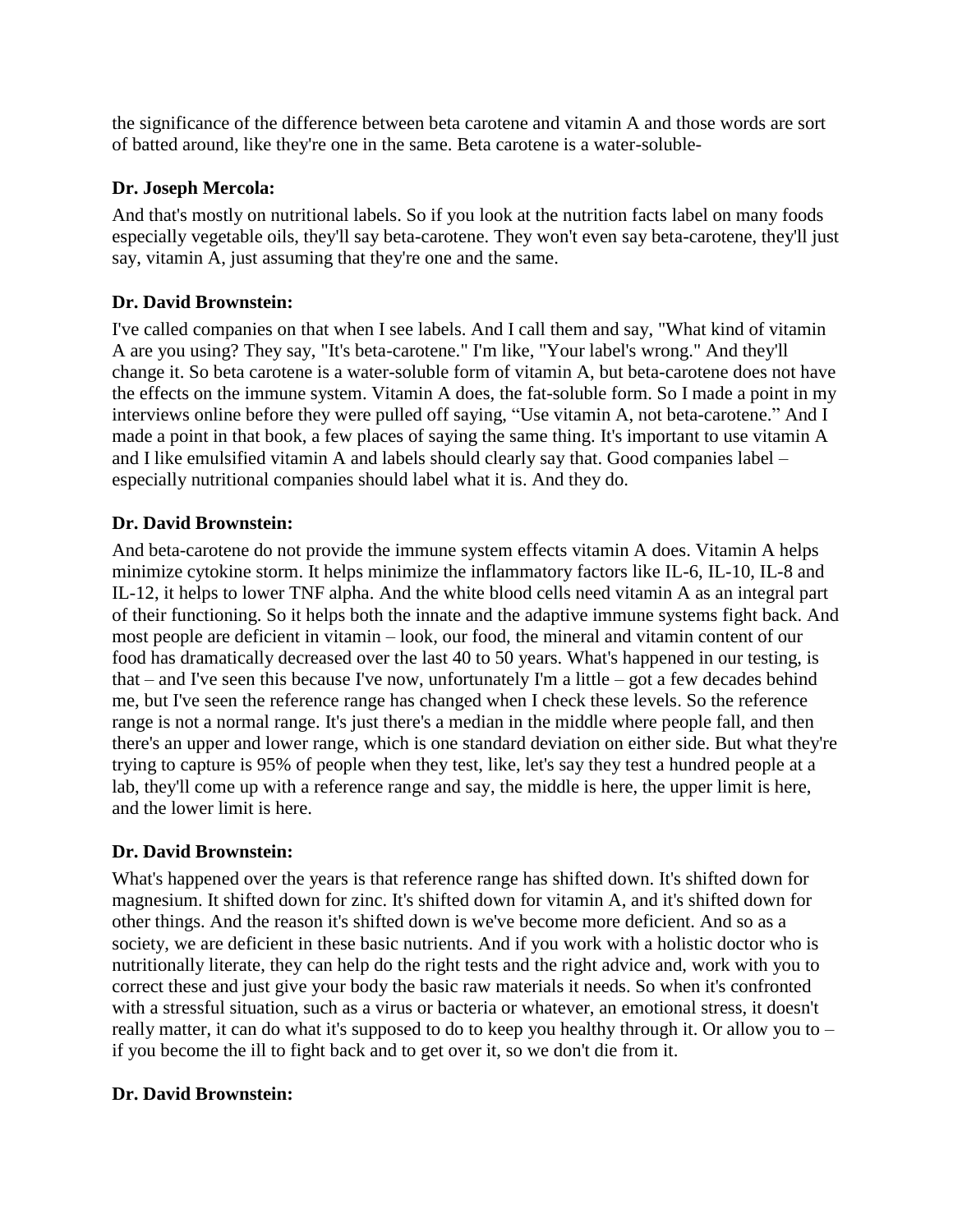I've been checking vitamin A levels, like I said before. So the form of vitamin A is emulsified vitamin A, not beta-carotene for this support.

# **Dr. Joseph Mercola:**

Okay, good. And then you mentioned the, and started off with the strong anecdotal confirmation that the iodine when added to the nebulization mixture seems to work even more effectively. So the question I have is obviously peroxide, it's an oxidizing solution, although admittedly, it's a pretty low concentration. But when you add the iodine in there, is there any concern that you're going to oxidize that iodine and change the valence, or is it because of such a short time and would this be the reason why you added, just before you're going to use it and not in a storage solution with the peroxide?

# **Dr. David Brownstein:**

You know what, I knew we were going to say it before you said it, but that's exactly why we did it separately because I didn't want it to mix with the peroxide and sit in that stored solution for three months, in the fridge. So we add it separately. Now, remember this is Lugol's solution. So Lugol's solution was designed in the 1820s by Dr. Lugol and it's potassium iodide, the reduced form of iodine plus iodine. And it's the oxidized form of iodine. So it's got both reduced and oxidized iodine in it.

# **Dr. David Brownstein:**

And when I learned about iodine, I've tried different forms of iodine. I've tried just using straight iodine, the oxidized form, I've tried straight using iodide, the reduced form. I can tell you without a doubt, clinically, it works better when you use a combination of iodine and iodide, like good old Lugol's solution, which, now is almost 200 years behind it. And so I do add it separately each time they nebulize, I don't want to put it in the stock solution.

# **Dr. Joseph Mercola:**

And then where do you get Lugol's? Is that something you can order online? Do you have to get it from a compounding pharmacist?

# **Dr. David Brownstein:**

So Lugol's, for close to 200 years, was sold over the counter. You could just go into anywhere and, buy it, if they were selling it. And then the FDA (Food and Drug Administration), one of the FDA's edicts mandated that you couldn't have 5% Lugol's solution without coming from a prescription from a doctor. So they say Lugol's is used for making methamphetamine, I watched every episode of Breaking Bad. I don't recall Walter White using Lugol's solution, but I never really looked up the formula for methamphetamine. But anyways, so you can get 2% Lugol's solution over the counter. And if people get 2%, what they could do, they should do this with a healthcare practitioner. So I'm just giving general advice here. But if they want to nebulize it and get the same thing that I'm doing for my patients use two drops of that instead of one drop of 5%, and two drops of 2% is like getting a 4% solution, it's pretty close. And that you can get over the counter.

# **Dr. Joseph Mercola:**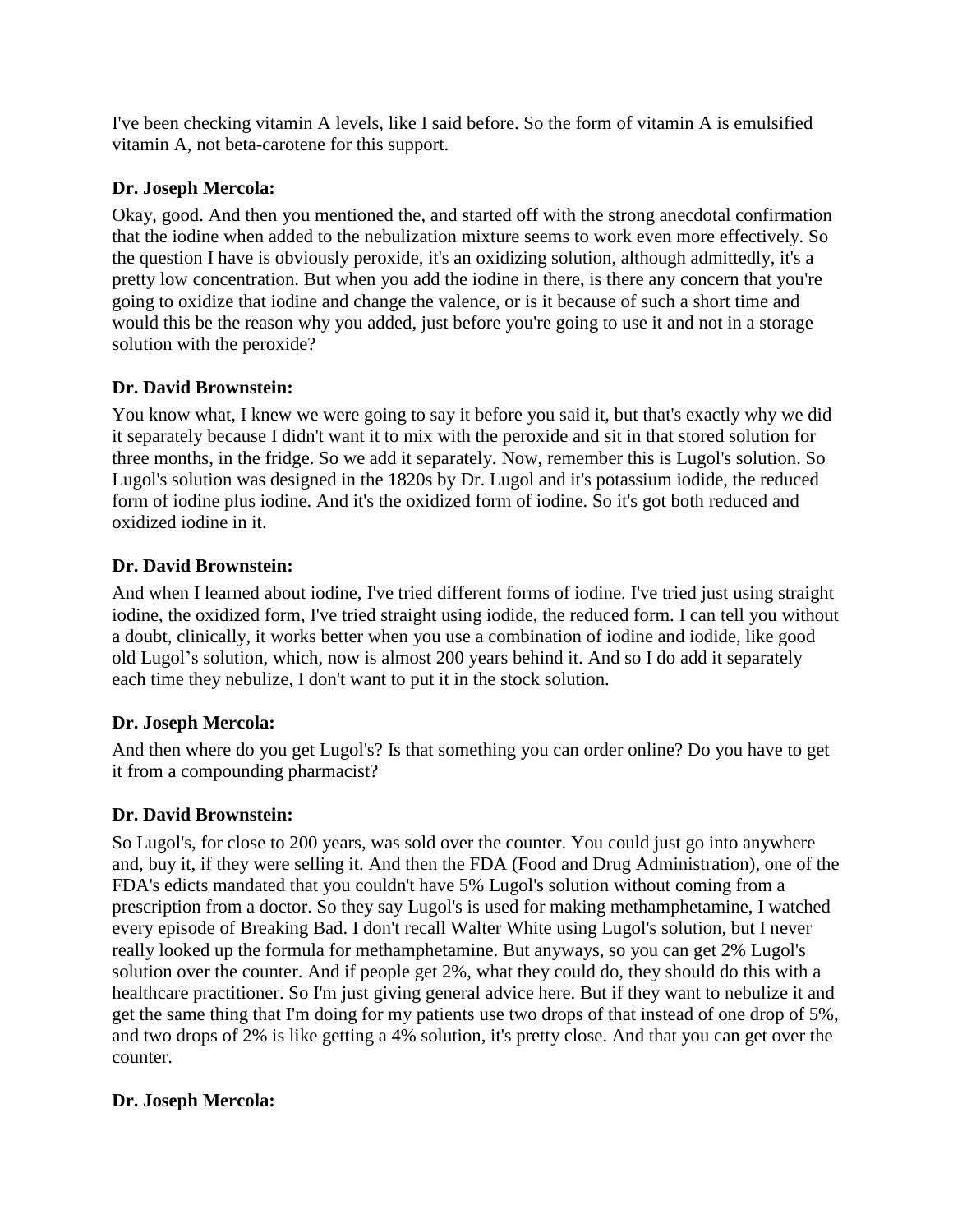Okay, good. So, thanks for clarifying that, let's progress to the nebulized peroxide, which, prior to this interview, I thought that was one of your greatest contributions is pioneering this intervention, and making it clinically available. But I had no idea you were doing vitamin D in the early 90s. I didn't start with my vitamin D until like the late 90s. You beat me by a minimum of five years and probably more, and what really astounds me – I'm going to get back to the peroxide in a moment – but what really astounds me about your clinical experiences and most clinicians watching this probably don't understand that in the early 2000s, there was a study published in India, very small study, that showed potentially toxic effects at 2,000 units. So you ran the risk of losing your license since you prescribed a dose higher than 2,000 units. It must really have been hard to find because, I mean, it was just 400 units that you have to get those capsules. So-

# **Dr. David Brownstein:**

I'm smiling because I saw that article, that article was nonsense. I've been using it for 10 years at that point, somewhere around there, I've been checking levels. Look, I see my patients back about twice a year when they're doing well.

# **Dr. Joseph Mercola:**

I'm not criticizing you.

# **Dr. David Brownstein:**

Oh, no. I'm not taking it as that.

# **Dr. Joseph Mercola:**

I'm just saying, you're brave and courageous to do it.

# **Dr. David Brownstein:**

I wasn't worried about losing my license because I had all the data on that one. I've made a couple of patients toxic in vitamin D because vitamin D, like vitamin A, can build up. These are fat-soluble vitamins.

# **Dr. Joseph Mercola:**

What do you define as toxic?

# **Dr. David Brownstein:**

Well, so I had a lady with multiple sclerosis who was in a wheelchair.

# **Dr. Joseph Mercola:**

Vitamin D is essential part of that therapy, no question.

# **Dr. David Brownstein:**

When I check her vitamin D level, it was like five or six or something. She was at rickets levels of vitamin D. So there were some older literature of using high-dose vitamin D in multiple sclerosis patients. And I read some of those cases trays, and I told her let's try 50,000 units a day.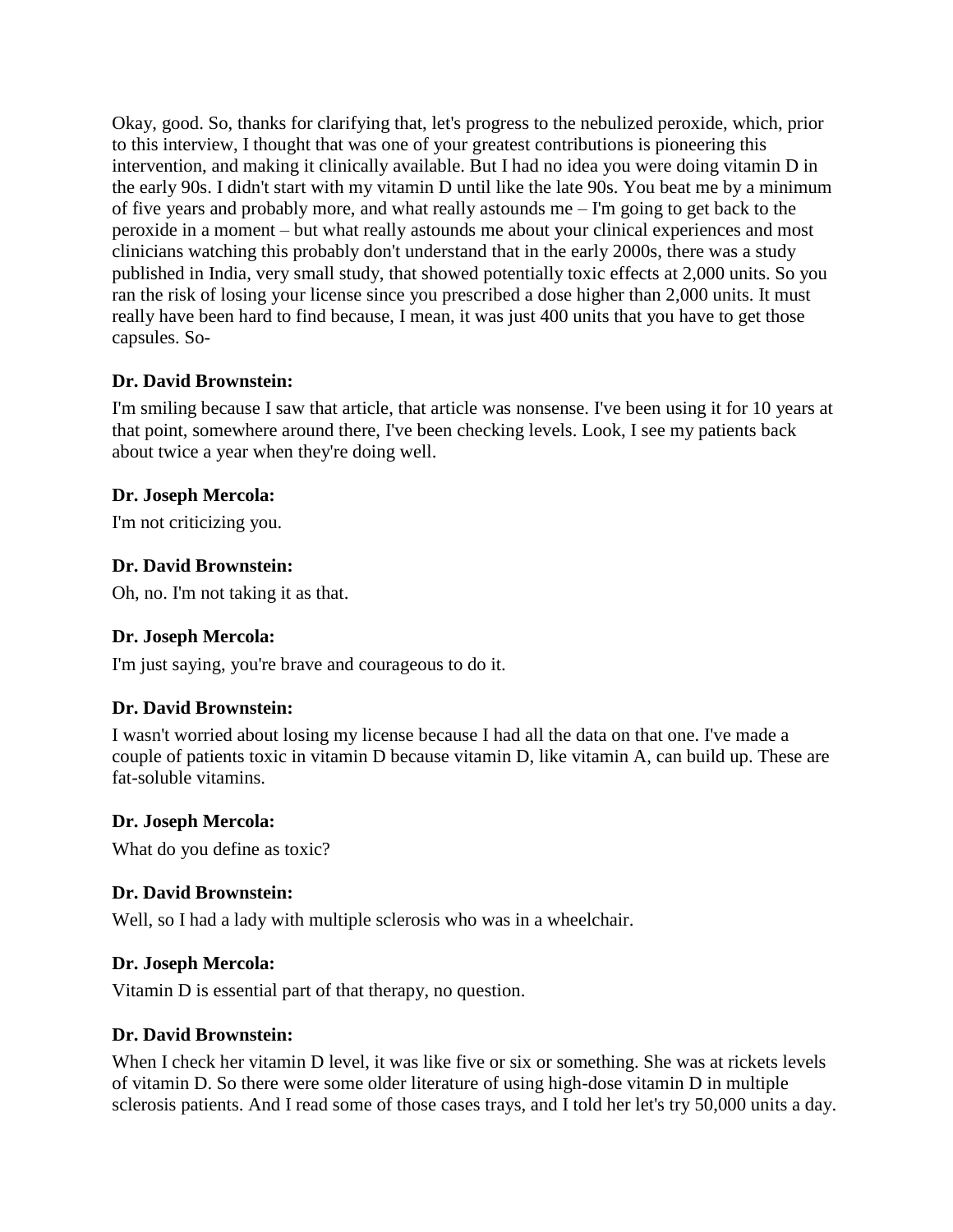And I said, "But if I do this on you, I have to check your blood every two weeks." And she said, "Why?" And I said, "Because this can build up, you can become hypercalcemic and you can get stones, bones and groans. You can get a problem with your bones. You can get kidney stones, gallbladder stones, you could die from that." And so I started checking her levels and we did 50,000 units a day. And I made her promise me, "You will get your blood drawn every two weeks. You'll hear from me every two weeks because I'll call you when the bloodwork is back to say, keep going, or, we need to stop."

# **Dr. David Brownstein:**

So, I watched her vitamin D levels go up and about six or eight weeks, I see her back in the office. She comes in now, she came into the wheelchair the first time, she's got a cane and she's hobbling with a cane, but she's walking and she's thrilled. Her pains are better. Bones don't hurt anymore, and she's able to walk again. And her level was like, I don't actually remember, it was really high because at that point, the upper limit, this was a while ago was like greater than 100 nanograms per deciliter. So I don't even know how high it was, but 150 or something like that, or 200, but it was reading as greater than the upper limit. But her calcium levels were fine. So I said, let's keep going.

# **Dr. Joseph Mercola:**

Why would you do that?

# **Dr. David Brownstein:**

Because she was hobbling still. And she was feeling better and she didn't want to stop. And she had no hypercalcemia.

# **Dr. Joseph Mercola:**

Oh, man. Okay. That's a good, that's a good rationale.

# **Dr. David Brownstein:**

So I said to her, "I need to see you" – now I saw her in six weeks. I said, "I want to see you every two weeks. We'll do your blood." Because as I said, I was worried, look, I didn't want to hurt her. And certainly didn't want to hurt her and cause her any problems. So I see her two weeks. She's walking better every time I see her. And then four weeks, she's using the cane, but now she's not hobbling. She's kind of got a step to herself and she's feeling better. And she says, she's got her life back. And she doesn't even know if she needs the cane anymore. I told her to use the cane and I'm checking her calcium levels. And calcium was just rock solid, like 9.5, 9.6, right in the middle of the reference range, hadn't budged.

# **Dr. David Brownstein:**

And then we did this for four months. Now, she dropped her cane a couple of weeks later than that and was walking without the cane. She said she's never felt better in her life. And four months, her calcium starts to rise over 10. Now it never got to a toxic level. I said, "Look, we've got to stop at this point, no more vitamin D, kind of let your levels come down, and your calcium is rising." And we kept checking it every two weeks or her levels never went high, and then calcium back down to 9.5. And once her vitamin D came back in the reference range, I put her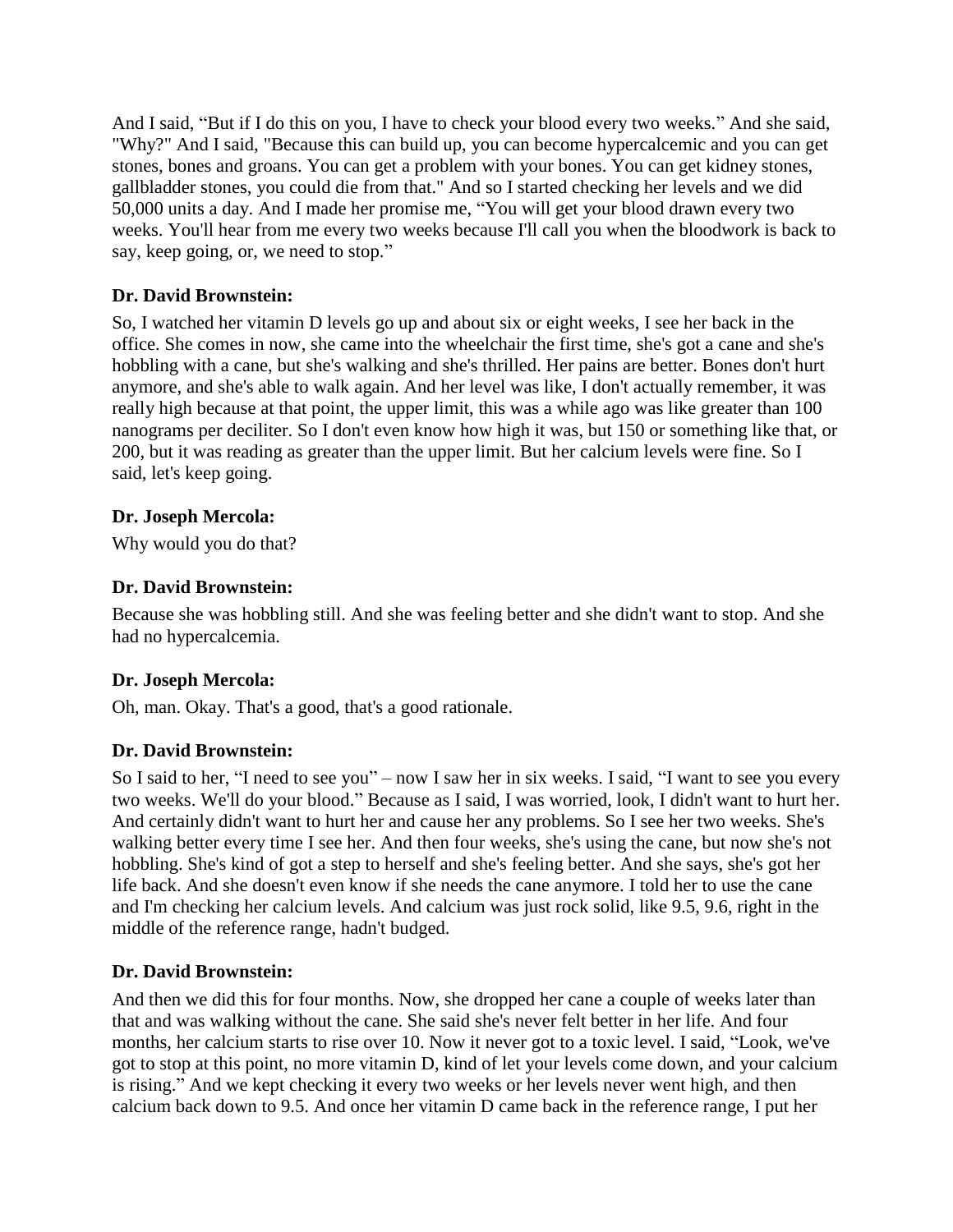on 50,000 units a week. And I still see her. She said she felt better when that level was way higher than that. And she wants to go higher than that. I'm like, "We just can't risk a problem here." But I see this lady every three months, she's walking without the cane and she still tells me, she never felt as well as she did when that vitamin D level was really high.

# **Dr. David Brownstein:**

And I've had a couple of multiple sclerosis patients who are in these relapsing remitting crises. And, I do this 50,000 units a day, check their levels. And usually that'll stop that crisis within a few days of that high dose. And I run those patients a little bit higher in vitamin D. Now the levels you can read them, the upper limit is greater than 500 nanograms per deciliter. But I don't like to run people that high and I do check them for toxicity with this. But they got to be cautious. And if you're going to do something like this, it should be done under guidance and  $[{\rm crosstalk~00:54:48}]$  following.

# **Dr. Joseph Mercola:**

For your MS patients, do you use LDN or low-dose naltrexone?

# **Dr. David Brownstein:**

I do use it. I get frustrated with that because, there are the occasional patient it helps, but I'm telling you it's less than, I don't know, 5% who seem to get help with it. It's really a frustrating thing for me. I would say it's 1%. And so I kind of go on and off LDN and when it helps someone it's really neat, really rewarding and wonderful, but there's 99% people it doesn't seem to help and they don't get harmed with it.

# **Dr. Joseph Mercola:**

No. Yeah, yeah.

# **Dr. David Brownstein:**

I am willing to use it, I get frustrated with it because I just don't see the-

# **Dr. Joseph Mercola:**

That's great then.

# **Dr. David Brownstein:**

-clinical effects that are reported elsewhere.

# **Dr. Joseph Mercola:**

Great clinical pearls. I wasn't anticipating that. That is a really useful piece of information to push the vitamin D high to very high levels in people with severe MS. Certainly something to consider and relatively safe.

# **Dr. David Brownstein:**

 $[{\rm crosstalk~00:55:40}].$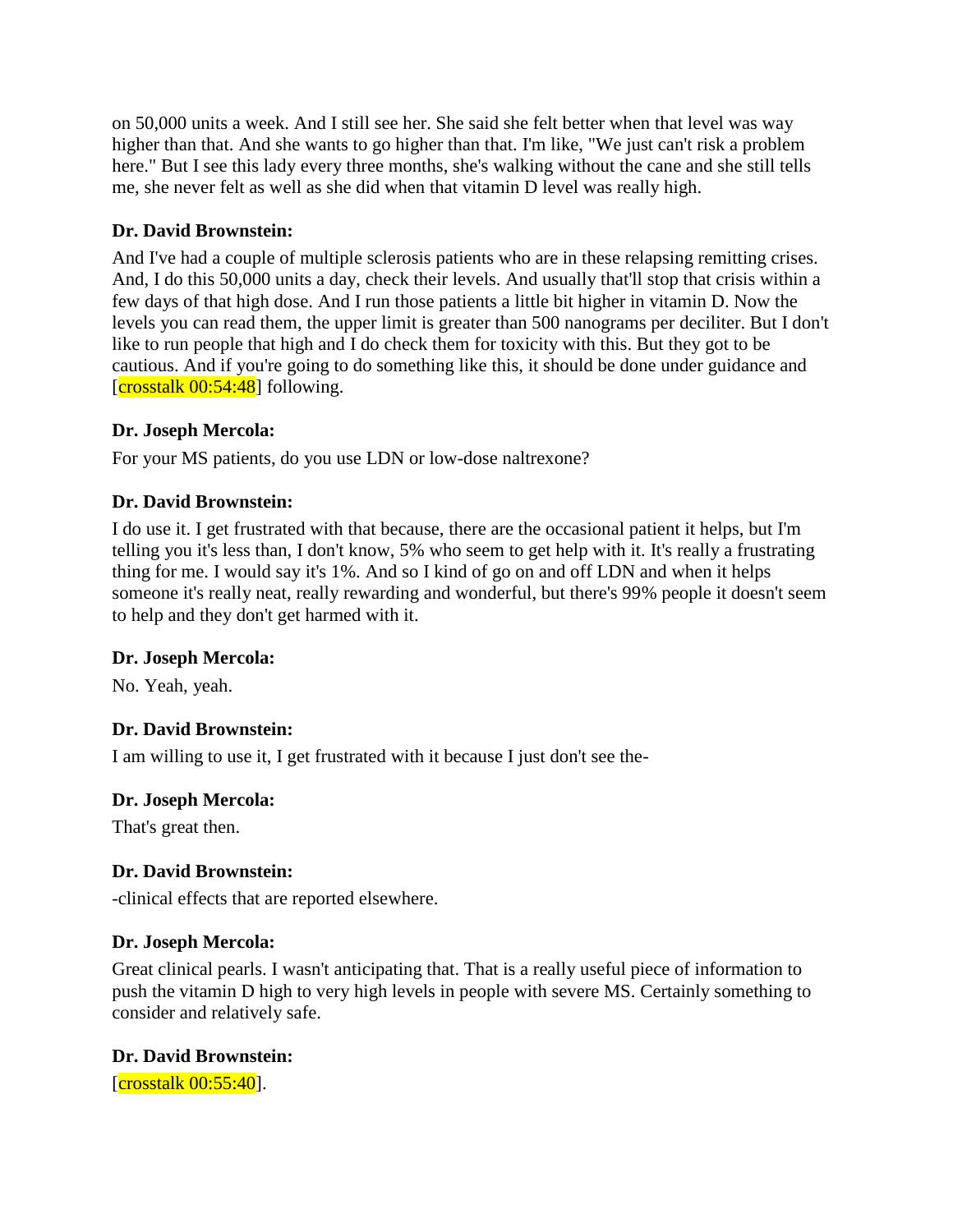It's really hard to overdose even at  $a - I$  mean, you definitely want to monitor the calcium levels to be safe, but it's really hard.

#### **Dr. David Brownstein:**

[crosstalk 00:55:47]. Don't let somebody become hypercalcemic. So everyone high in their vitamin D levels, if they're not hypercalcemic, they're not having issues. I only do this in a crisis situation for somebody. And I have not seen it fail, people feel better with that. They like that.

# **Dr. Joseph Mercola:**

So I wanted to get back to peroxide because I've embraced that therapy and believe that it's the single most effective intervention. Not to disparage any of the other therapies you're using, but if I only wanted would do that, and I wasn't as convinced about the iodine, but you make a very compelling argument for that and probably am going to integrate that into what I'm recommending from the future. So the question I have on the peroxide, you have 0.4%. And I want to dialogue with this because-

#### **Dr. David Brownstein:**

0.04%.

#### **Dr. Joseph Mercola:**

I'm sorry, one-tenth of what I just said. So 0.04%, I've been typically recommending 0.1%, which is about two and a half times higher just because, we're both recommending the foodgrade peroxide and the food-grade peroxide doesn't have stabilizers. So, and I want to discuss that too. I mean, how long do you think it's stable in the fridge? A few months less or how would you-

# **Dr. David Brownstein:**

We mix it up for our patients in a bag of sterile, normal saline, and we put a mineral in there to activate it such as manganese. If you can get manganese.

#### **Dr. Joseph Mercola:**

Manganese to activate the peroxide?

# **Dr. David Brownstein:**

You know, what? That's in some of the old literature.

#### **Dr. Joseph Mercola:**

Really?

# **Dr. David Brownstein:**

And so we can't get manganese anymore. So we put a little bit of magnesium in there, just a tiny amount. And we dilute the peroxide down to 0.04% in that bag of saline. And then I tell patients,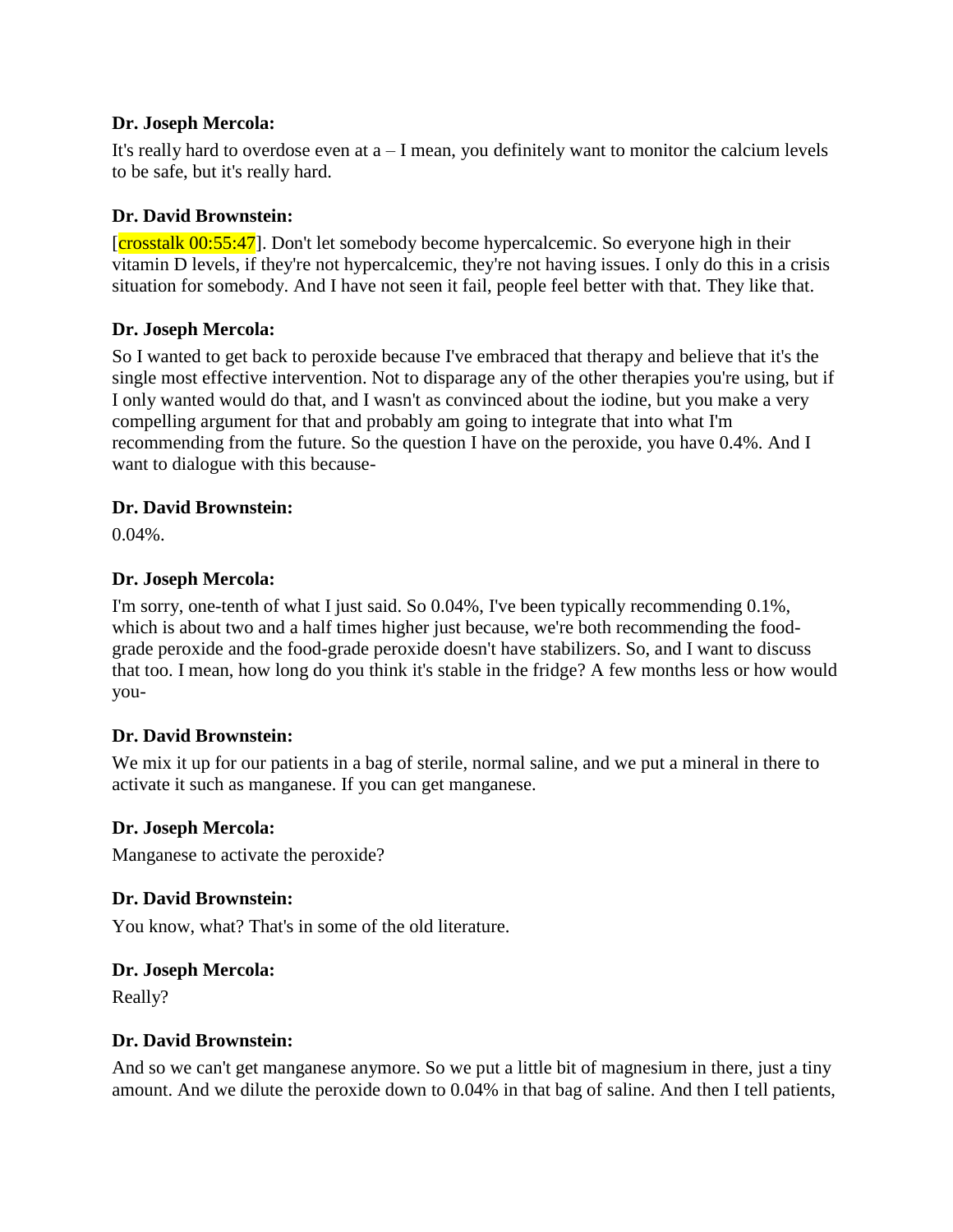keep in the fridge and they draw off that. And, clinically it seems to work for about three months and then it loses its potency.

# **Dr. Joseph Mercola:**

So you're seeing that, you actually clinically observed this three months and then throw it away.

# **Dr. David Brownstein:**

I have severe asthma. I've had it since I was a kid. I was on all those inhalers and steroids. And of course I wasn't eating great either, as a kid and a teenager. So I learned holistic medicine. Once I cleaned up my diet and started correcting vitamin D mineral deficiencies, my asthma got better, but I get asthma attacks still with colds. And so look, when COVID came around, I was worried, here I got lung issues and I'm going to be around these patients.

# **Dr. David Brownstein:**

But anyways, so I've used the nebulized peroxide for me whenever I get sick. And I also used it prophylactically during the COVID crisis, where, when I come home from work, after seeing patients, I just nebulize, as soon as I get home from work to take care of whatever I was exposed to, but I can tell you from my experience – and then I realized that patients were experiencing the same thing. Those peroxide solution bags were lasting about three months in the fridge. And then they seem to lose – people didn't get as good of effect with it. And they would just throw it out, get another one, or, make your own [crosstalk 00:58:51].

# **Dr. Joseph Mercola:**

So, two questions on that. The first is, this is one of the reasons why I was recommending a little higher dose, because if I double the dose, it's going to be pretty similar at least initially, but if it's twice as high as the concentration, you might, instead of getting three months or you might go to four or five, six months, and the person who doesn't know the difference or forgets to change it three months, you might get a longer life. And then the second before you respond that, the second part is, I'm wondering why you would use an IV bag because it's plastic and it's got plasticizers and phthalates and BPA (bisphenol A) that could potentially get diffused out into the solution. And I would just put it in glass like glass  $\left[{\rm crosstalk}\,00:59:33\right]$ .

# **Dr. David Brownstein:**

I agree with that. But I have two comments on that. Number one, you're right on that. Number two, keeping it cold will lessen the chance of that happening. Then when the osmolarity of that solution is up high enough, much less chance to pulling phthalates out. So because we add that mineral to it, because we have the peroxide to what I think the osmolarity comes up enough where you're not going to pull the phthalates out of there and so we don't want to heat it or keep it. But we mix it, we keep it cold, we send it home in an ice pack. And look, it certainly would be better to make it in glass than plastic, but-

# **Dr. Joseph Mercola:**

Yeah, because you're not worried about contaminating I'm using the syringe take it out, but-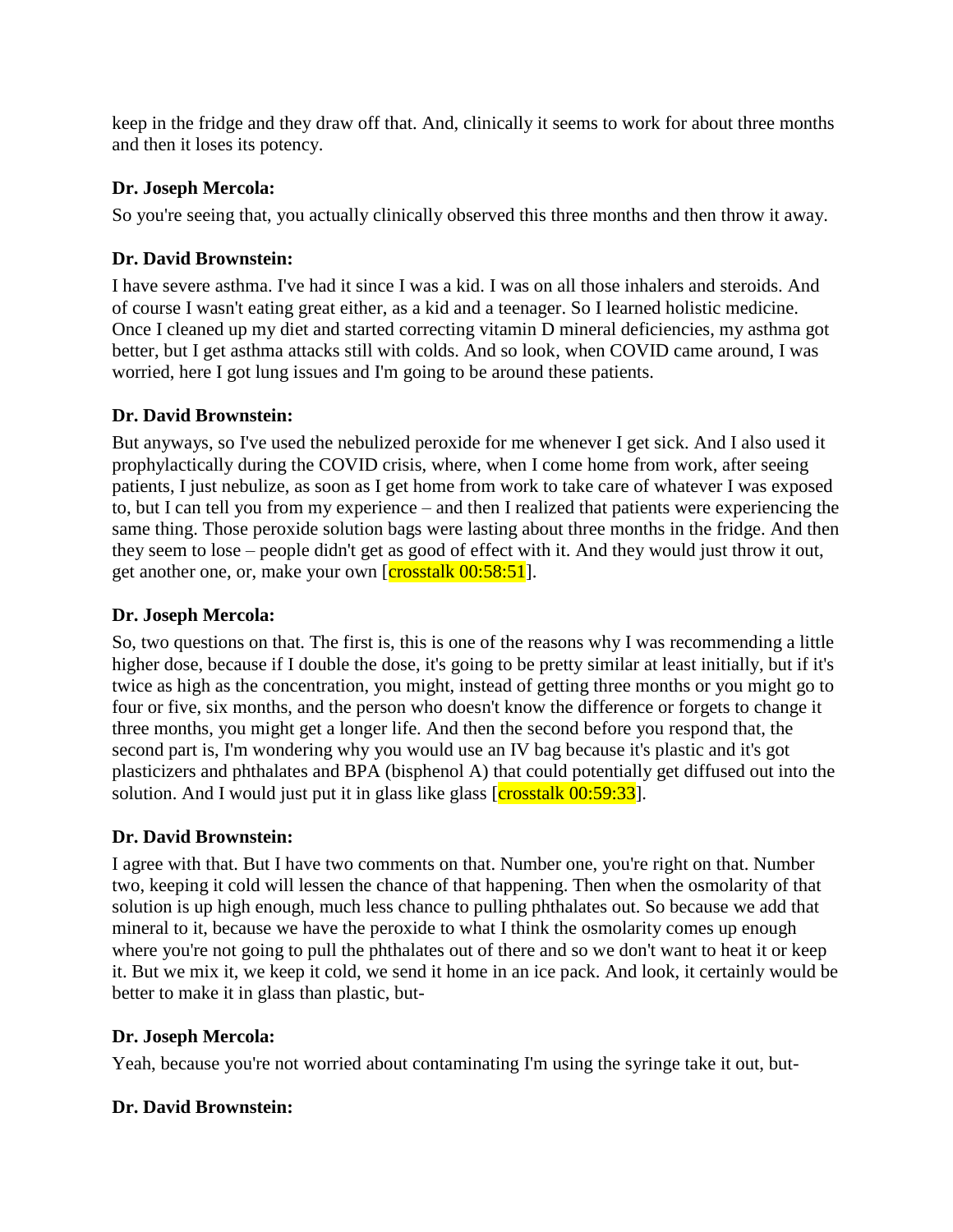We're making a sterile solution, we keep it sterile.

#### **Dr. Joseph Mercola:**

No, I get it, but I don't know that you need a sterile solution.

#### **Dr. David Brownstein:**

I'm not sure either, but we've always done it that way. It's always worked that way and we've kept it that way.

# **Dr. Joseph Mercola:**

Yeah. Yeah. And then the other thing too, is for those who are going to do this at home, they're not coming to your office to get this. We clearly understand the importance of making it normal saline, which is about a teaspoon of salt and a pint of water that gives you a 0.9% saline solution, which is about the concentration of salt in your body fluids. So to just to prevent damage from that. So you do not want to use this with distilled water. That's the last thing you want to do because that could be probably cause a physiological damage if you did that.

#### **Dr. David Brownstein:**

I agree normal saline is there for a purpose, that's what our body is running through our veins and our arteries. And that's why you do not want use distilled water. You can use the distilled water to make your normal saline solution-

#### **Dr. Joseph Mercola:**

Yeah. But you got to add salt.

# **Dr. David Brownstein:**

You got to add salt to it. And salt's been an integral part to my holistic practice for years. I've written a book on salt and been encouraging my patients who don't have kidney failure to use salt in their diets and make sure they maintain adequate salt levels because most people are salt deficient and that puts a big stress on the body.

# **Dr. David Brownstein:**

So absolutely, I agree with you. And I also would say your 0.1% solution, I can't see any harm with that. I've seen people nebulize 3% peroxide. They don't seem to have any harm with that either.

#### **Dr. Joseph Mercola:**

Yeah. Dr. Tom Levy recommends 3% and higher.

# **Dr. David Brownstein:**

He does. I don't see any harm with that either. It's a little more drying on the throat, but beyond that, there's no real harm with that either.

#### **Dr. Joseph Mercola:**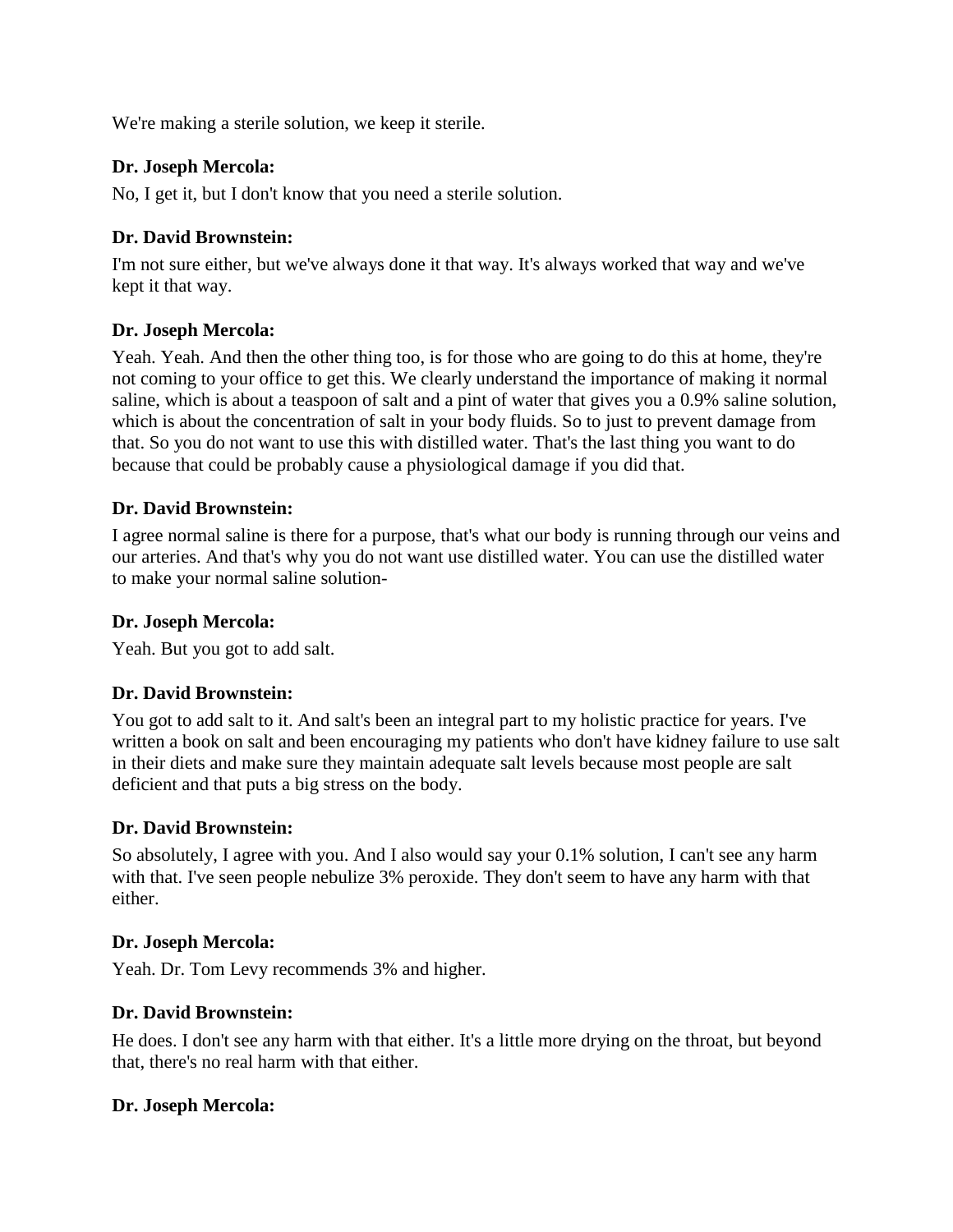Yeah, but I like [inaudible 01:01:58] that you use the lowest dose you can get away with.

# **Dr. David Brownstein:**

My suggestion of people are going to do it at home since it's not a sterile solution, I would probably only use it for a day or two and then just make a new batch, just make a daily batch. So, what's going to grow in normal saline? not much, but, I would make a daily batch of it and it's not expensive and it just takes a little bit of work to do it.

# **Dr. Joseph Mercola:**

Especially if it's in the fridge.

# **Dr. David Brownstein:**

Yes.

# **Dr. Joseph Mercola:**

All right. Because I'm so enamored with this therapy, I would just want to continue dialogue in about it and get your views on the mechanism of action. Obviously regular peroxide is a topical disinfectant, it's a virucidal on contact. It just decimates, they slip in envelopes of the viruses. But it also seems to have a secondary messenger effect. So why don't you discuss your understanding of the mechanism, because I think many people would be intrigued to hear that.

# **Dr. David Brownstein:**

When I was started doing holistic medicine and I ran across hydrogen peroxide in the literature, and I thought, this is really interesting. That Indian doctor from the 1920s or 30s was using it to treat pneumonia IV hydrogen peroxide. They found that death rate from pneumonia was cut in half because it was for antibiotics at the time. So he recommended using a diluted solution of IV peroxide to treat pneumonia. And so, it's an oxidative therapy, we're kind of all conditioned that antioxidants are good and oxidants are bad, but really, you need a balance of them. It's called a redox. It's like a teeter-totter and you need oxidants to stimulate the breakdown of old cells and old tissue and injured tissue. And you need antioxidants to stimulate the repair of those old cells and old tissues and broken-down tissue.

# **Dr. David Brownstein:**

So you want to get rid of old and injured tissue. You want to build new tissue. And for example, if everything is working right, and you're getting rid of old and injured bone cells, and rebuilding bone cells every eight to 10 years, you got a new skeleton. So, it's not just taking antioxidants and I've had patients and I've written newsletters over this, over the years that I see patients come in and they feel lousy and they're achy, and they're got all this fibromyalgia complaints and they're tired and really have a miserable life. And they're taking two bagfuls of supplements. So I always ask them the same question, "What in those bags makes you feel better?" And they look at me with a puzzle look and I'm like, "Tell me, you got three dozen things here you're taking, tell me what things you're taking, I know when I take this, I feel better." Most of the time they don't know, they're just taking things.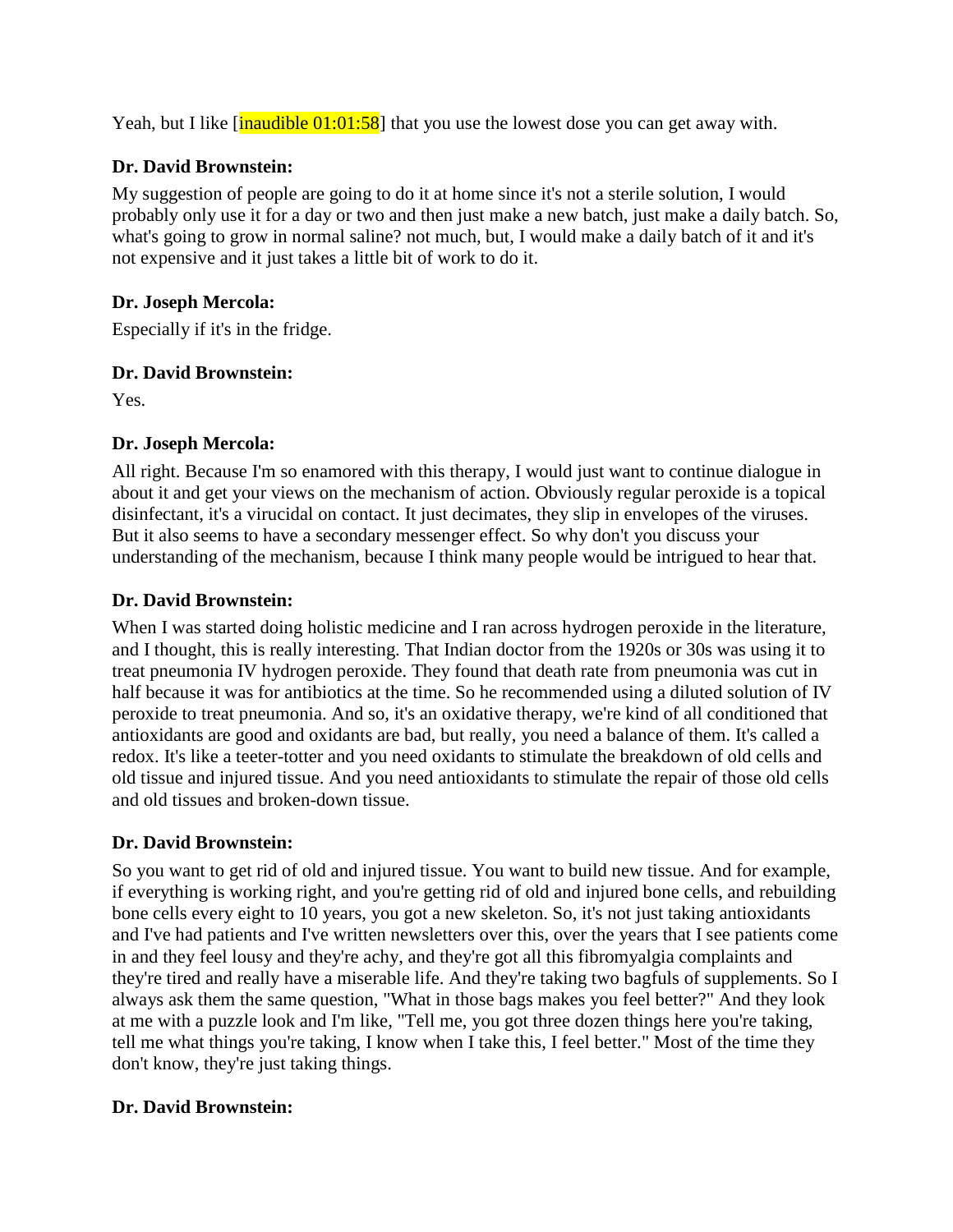So I always tell them, your antioxidant/oxidant teeter-totter is imbalanced. You got too many antioxidants. And so you have to break down old, and injured tissue to repair it, to rebuild new tissue, you got to break down the old stuff. So the oxidants do have a benefit. And what the oxidants do is they stimulate the redox pathway. I wrote about this in depth in my ozone book. And what I think we're getting with this hydrogen peroxide and ozone and high-dose vitamin C, is that you're stimulating this redox pathway to move electrons around. When you move electrons around, you can make energy molecules, ATP, you can stimulate repair cells and stem cells and energy production and get things moving again.

# **Dr. David Brownstein:**

And so the human body produces a tremendous amount of peroxide. It's produced all over the body in every cell, if this was such an oxidant therapy that's dangerous, we would see problems with it, why would we produce so much of it? So using small amounts of peroxide, either IV or nebulizer only has a good clinical effect. I do not see negative effects with it. I've seen some people they don't respond to it, but I can tell you, I don't see negative effects with it. And it's the oxidative therapies would be one of the most impressive things I've seen in my practice, when I include oxidative therapies, I'm saying high-dose vitamin C IVs, along with ozone and along with hydrogen peroxide.

# **Dr. Joseph Mercola:**

Yeah. Most people don't classify vitamin C as oxidative therapy, but it is, because as I understand it, one of the metabolic breakdown products is peroxide.

# **Dr. David Brownstein:**

You got it. It stimulates peroxide production when you use high-dose vitamin C. And so I can tell you clinically, it's really an amazing therapy. Now, can I give you one more anecdote with a-

# **Dr. Joseph Mercola:**

Sure.

# **Dr. David Brownstein:**

-nebulized peroxide?

# **Dr. Joseph Mercola:**

Sure. Your anecdotes hitting out of the park.

# **Dr. David Brownstein:**

All right. I call this man the "blue man." And he was about 80 years old, bad COPD. He's the [boyfriend] of my patient who's about 86 years old and they come in, they're this cute couple, she's in great shape. I still see her. She's in her mid-90s now, but she's in great shape. He's got an oxygen tank with them on wheels and he's all blue, his lips are blue. His nails are blue. He's huffing. He feels like he's going to die. And he's on all these inhalers and steroids and things like that, and he can't breathe. So I said to him, the first visit, I said, "You know, you got to nebulize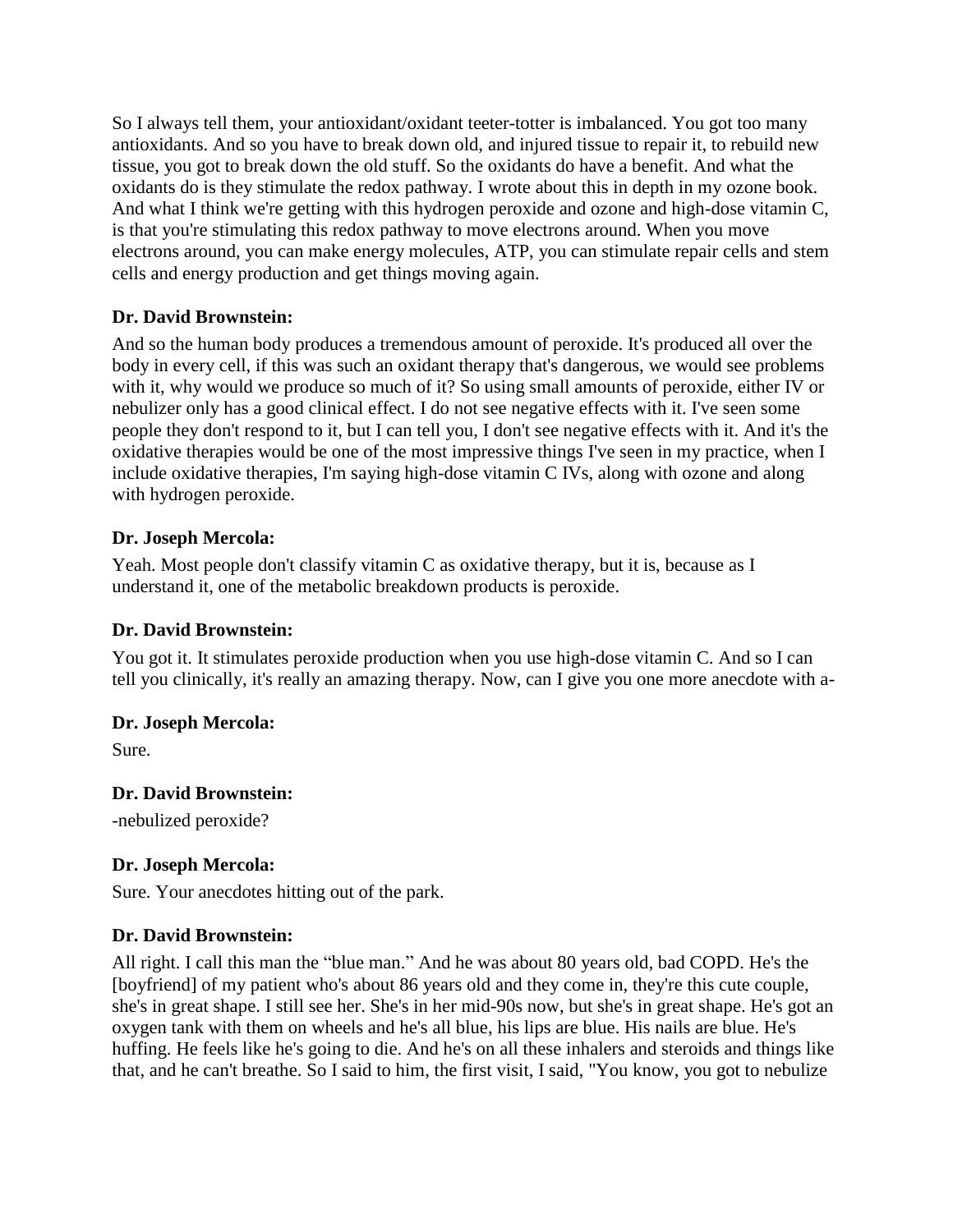hydrogen peroxide and iodine." So he was game and got a nebulizer and mixed up the solution for him.

# **Dr. David Brownstein:**

And he comes in two weeks later to go over his lab tests that I got with him. I told him to nebulize four times a day. He's no longer blue in his lips. He's no longer blue in his nails. He still got his oxygen on, he's got some gait now, he can move. He doesn't look like it's all hunched over. He's certainly not breathing like he was. And he tells me he's 70% better just by doing that. He didn't do anything else because I didn't go over his labs yet. So I went over his labs, corrected some nutrient imbalances, kept him nebulizing.

# **Dr. David Brownstein:**

And this man nebulized for about 10 years, I saw him maybe three or four times a year. We would just adjust things. His breathing was fine. Sometimes he had the oxygen on, sometimes he didn't. He always had the tank with him.

# **Dr. David Brownstein:**

And then he went to a nursing home near the end. He was in a nursing home for about a year and a half. And I went and made house calls to him at the nursing home. He's in this old nursing home with cinder blocks and looked like where he went to high school, public high school, building like that. And he had that nebulizer with him and those doctors wanted to take that away from that nursing home. And he said, "Over my dead, gripping blue hands" or whatever he said to them. And he said, "You're not taking this away. This has kept me alive for nine years-" or whatever he was there. And he nebulized up until his death around 90. And his girlfriend, I still see, and we still talk about him. And, he's my really famous peroxide nebulize story, the blue man who didn't turn blue after he started nebulizing that.

# **Dr. Joseph Mercola:**

Yeah. That's a fascinating anecdote. So what do you believe was responsible for approving the oxygenation in this guy?

# **Dr. David Brownstein:**

What I think peroxide does is it has like a detoxifying effect on the lungs and it must have some kind of cleansing effect where whatever was inhibiting his oxygenation – he was a long-term smoker who stopped, so whatever crud was there, or debris was there. I think that peroxide just kind of scrubbed it away. And now the peroxide breaks down in your body from enzymes like catalase. It does break down into water and oxygen. So maybe it's the direct peroxide effect, but he was feeling – after he did the peroxide for a couple of days, the first time, it's not like he needed to keep doing it to – he kept doing it because he felt good, but he couldn't notice the quite the good effect because he was already feeling good with it.

# **Dr. David Brownstein:**

I think you get an oxygenation effect, I think you get a redox effect with that teeter-totter moving more energy molecules around and I think you'd get a detox effect with it.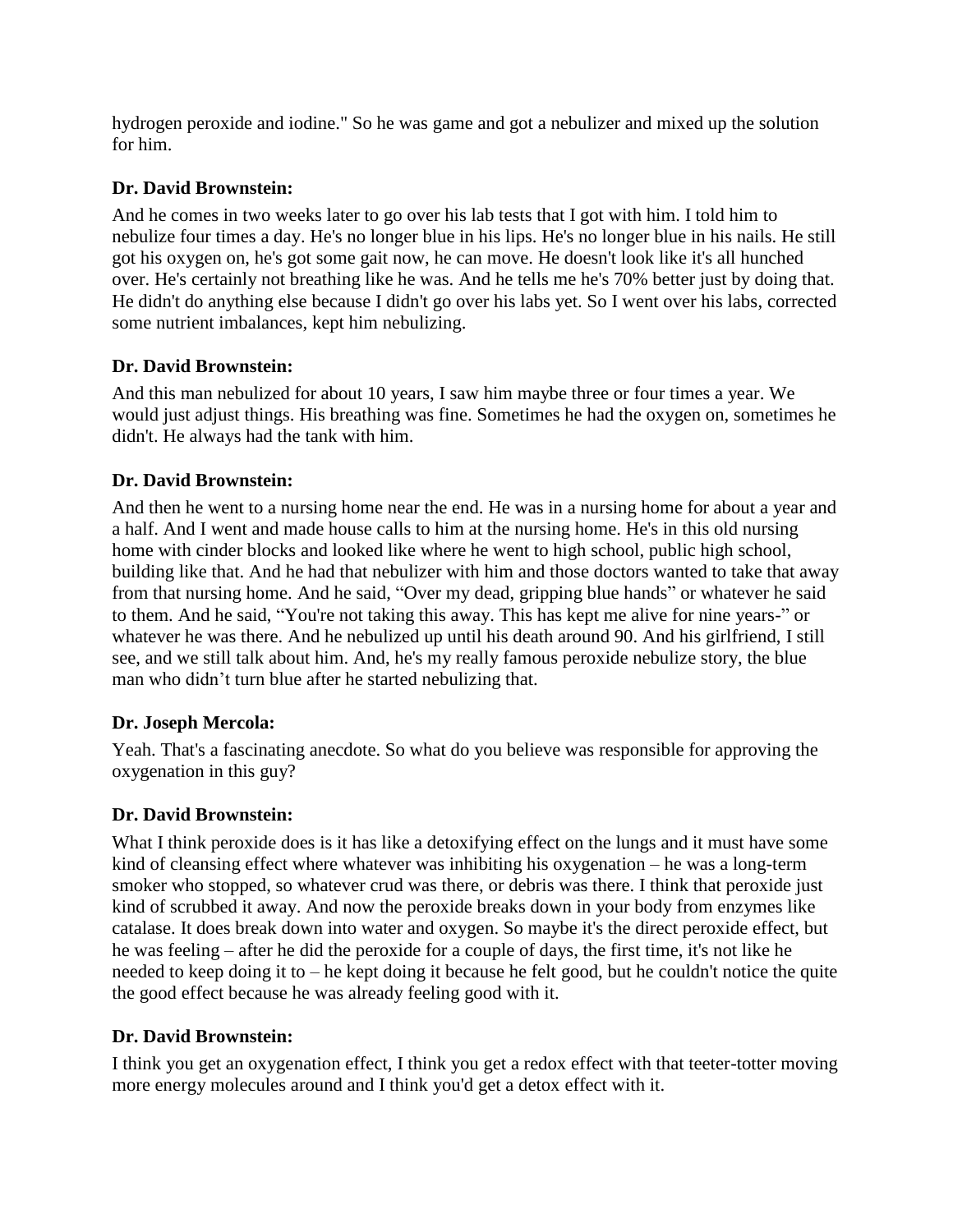It's just a fascinating story. I am saddened when I hear it because my mom ultimately died from complications from COPD for being a lifetime smoker. And I was not aware of it, even though you were doing it actively during that time and I could have used it. It just took me about 20 years longer to figure this thing out than it did for you. So, I want to highlight another important aspect of the nebulized oxygen therapy, which is the nebulizer. And you just discussed this in the book, but I want to hear it from you directly, and the difference between using the \$25, \$30 one, that battery-powered device that you can get on Amazon. Which almost, when people hear about this, that's the first one they buy, and how not to do that because it's a piece of junk and you really want to get the one you plug in. So can you expand on that with more details?

# **Dr. David Brownstein:**

I'm glad you brought it up. I made a point of that in that as you know chapter on nebulizing. I made a strong point saying it's really important to buy the right nebulizer. Nebulizers are cheap. You can get them for 50 bucks, 50, 60 bucks.

# **Dr. Joseph Mercola:**

The right one, the right one.

#### **Dr. David Brownstein:**

The right one. But you don't have to spend hundreds of dollars on a nebulizer. But what happened at the beginning of the COVID crisis was that, I had a couple of patients who were using our solution calling me, "My breathing's not better." I'm like, "Everyone's breathing is getting better from this, why isn't yours getting better?" And there were three patients calling me and I'm like, "Let's increase the frequency to every half an hour, instead of every hour, while  $[{\rm crosstalk~01:11:34}]$ ." Who wants to do that? Then you're just nebulizing your whole life.

# **Dr. David Brownstein:**

And I was calling them twice a day because they weren't doing better. And finally I said to one of them, "What nebulizer do you have?" And she's described it to me. "It runs on batteries and it's a handheld one." And so I said, "Let me call another patient. I'll call you back." I called the other one, "What kind of nebulizer do you have?" The same thing. And I call them both back and I'm like, "Look, my other patients, aren't having this issue. Let's get you a real nebulizer, plugin, desktop." They're called – I got my book over here to look, but there it's in that book. I'll look as we're talking.

#### **Dr. Joseph Mercola:**

Jet nebulizers.

# **Dr. David Brownstein:**

Jet nebulizers. And I said, "Let's get a jet nebulizer." And I show a picture of that in my book. And as soon as they got that, they were on their way. And so I made a point in that book of saying that, you got to use the right nebulizer and that's important for this therapy. The handheld ones just don't provide enough oomph to get deep enough into the lungs. That's my guess with it.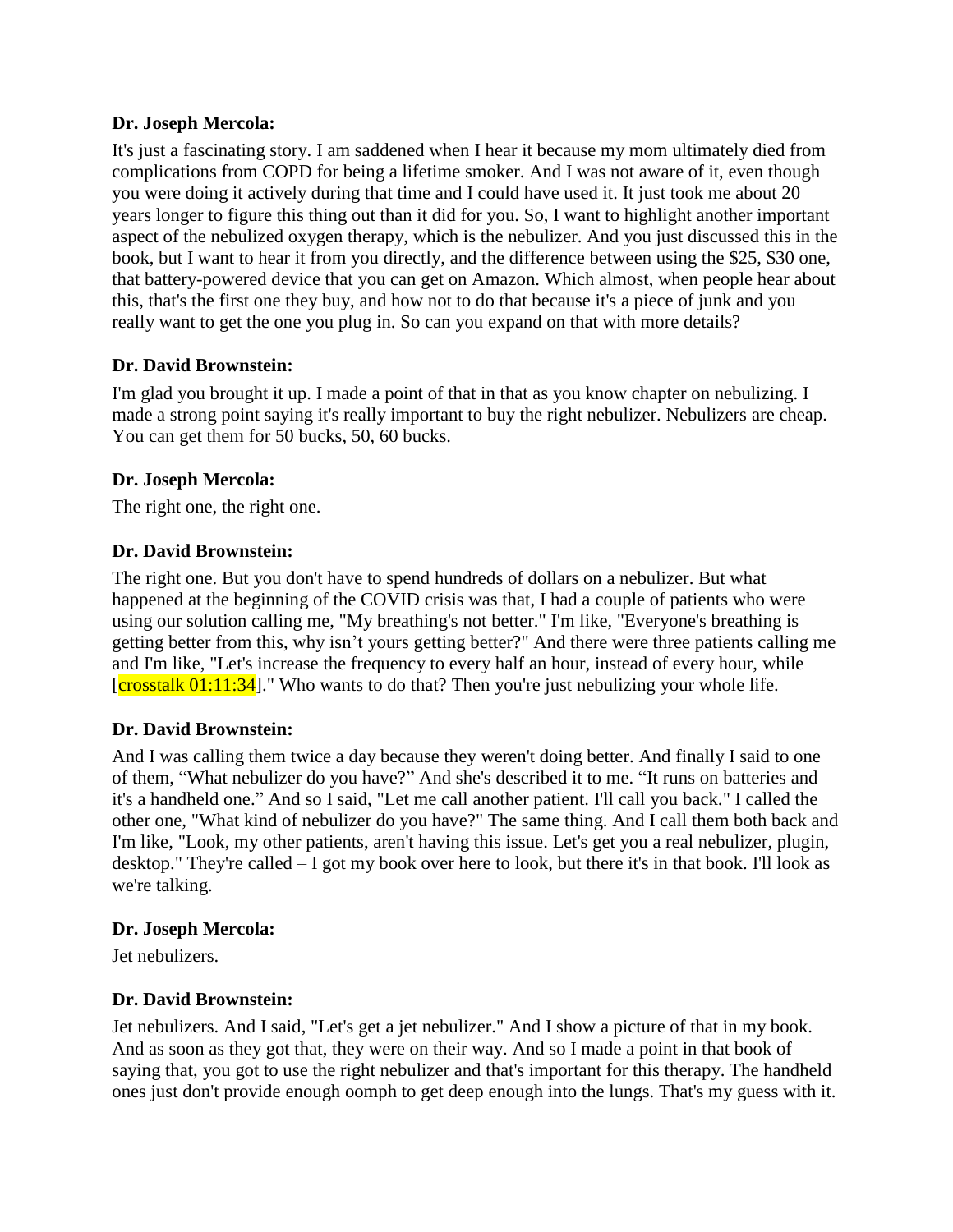Yeah. Yeah. Yeah. Thanks for expanding on that. I found that the PARI Trek seems to be a useful one, used to be available easily on Amazon when they had an in stock and now they require a business account to get it, which makes it extraordinarily difficult. So people are getting them on eBay and other sites that sell them. And a common frustration that I hear from many people who seek to acquire one of these devices, whether it's PARI Trek or another, is that they require a doctor's order.

#### **Dr. Joseph Mercola:**

But interestingly, one of the person who said that, he said, "I just said, I saw Dr. Mercola's video and he said to use it." So he said, "They accepted that." He's just a legalist, but do you have any suggestions or recommendations for people who are seeking to get one of these? Because the key – and this is a huge point that I want to emphasize to you do not, you do not want to go out and run and get a nebulizer when you need it. You need to have this at home before you need it, because if you're not going to need it, someone you know or love is going to use it.

# **Dr. David Brownstein:**

You are right on the money. You need all the supplies on hand because you don't know when you're going to get sick. You don't want to be scrambling for it. And look, maybe I'm beating my own drum here, but, I was writing about this and, nebulizers and vitamin A, went in short supply across the country. And I was pounding this drum hard. And so we started carrying it in our office for our patients. And that was our way around it because we had the same of problem of patients [crosstalk 01:14:06].

# **Dr. Joseph Mercola:**

Right, right. Your patients didn't have a problem, but unfortunately not everyone in the country is your patient.

#### **Dr. David Brownstein:**

So you know what, Amazon has them. You can look around, they're out there now. The shortage has seemed to ease now, I don't hear it like I did before. So I can tell you, Joe, you're 100% right, have this stuff on hand. It should be in your first aid kit, just waiting to go if you get sick. And the other thing is, you need to practice to make your own solution up before you have to do it when you're sick. Because when you're sick, you're not thinking clearly. You want to know what you're doing. You want to know how to do it. You want to do it quickly. And the faster you get into this, the better. The patients who we had the most trouble with were referred to us by other doctors. And they were already sick for seven, 10, 14 days before they [crosstalk 01:14:51].

#### **Dr. Joseph Mercola:**

Yeah. You got get the first five days. You got to get the first-

#### **Dr. David Brownstein:**

They were sick. And that one who died, was referred to us after almost two weeks of being sick. And so like any illness, it's much better to treat it early than it is to treat it late.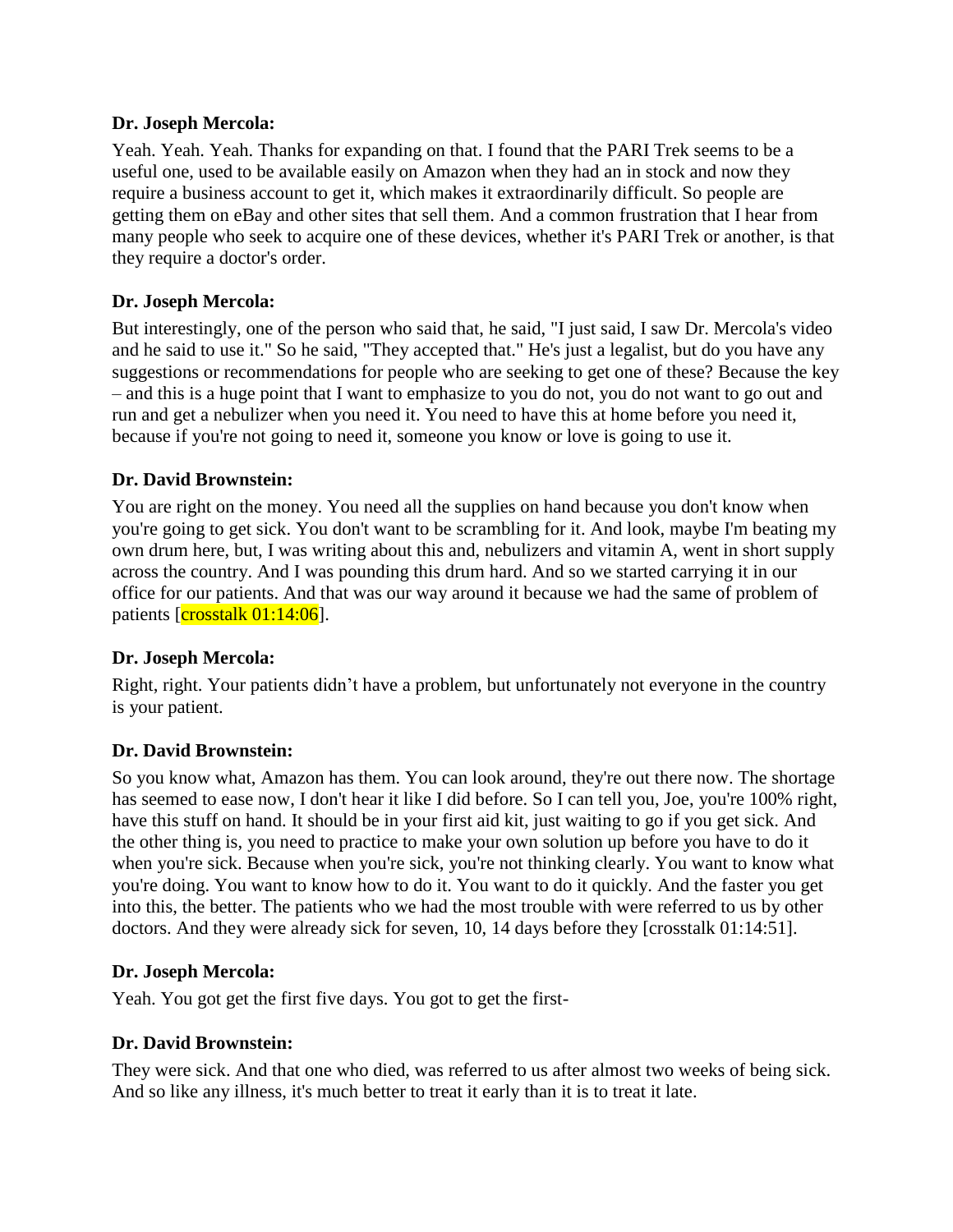Yeah. And I guess the last thing before we sign off is the – maybe you can discuss the dilution tables, because most of the time the food-grade concentration is about 12%, although you can get a 35% also, but typically it's 12%. So you have to dilute it down quite a bit to get to the 0.04% or  $0.1\%$ .

# **Dr. David Brownstein:**

So the easiest thing I think to do is whether you get 30%, 12%, 10% dilute down to 3%, because 3% sort of what is over the counter. And from that you can easily just dilute it 101, you were 0.03%. So you can put a 100 CCs of saline. So I went through this with my cousin who was in Akron, Ohio and in the middle, February, March when people – when new viral illnesses start, they're always more severe at the beginning because they come, they kill the weak or some of the medical  $\left[\frac{\text{inaudible } 01:16:01}{\text{inadible } 01:16:01}\right]$  will call it tinder. They go through the tinder, that's built up, the older people, the sick people who are going to die of something. And then they tip them over and they die.

# **Dr. David Brownstein:**

Once that's cleared out of the way, the virus usually will become just endemic and just, lowgrade, the virus doesn't want to kill all of us because if we kill all of us, it would kill itself. So it just learns to live with us, which is what this thing is going to do. This thing ain't going away from this point on, every flu season, it's going to be there. And so we better learn to live with it and we better have healthy immune systems to deal with it. So I got a call from my cousin in Akron, his wife, he's a doctor and he can't breathe. He's lost a sense of taste and smell. He's got a fever. He can't breathe. She's telling me that he walks two stairs, two or three stairs up or down. He's got to sit on the stairs to rest. He's 50 years old, he's in good shape. Doesn't smoke. He's got COVID. It wasn't rocket science.

# **Dr. David Brownstein:**

And so she said, "I don't have your nebulizer solution, but a neighbor had a nebulizer and I got it. I want to make my own." So over the phone I had her go get some unrefined salts. And I told her to get either Celtic salt, a Selina Celtic salt, Redmond's Real Salt or Himalayan salt. I've tested all three of those over the years-

# **Dr. Joseph Mercola:**

 $[{\rm crosstalk~01:17:20}].$ 

# **Dr. David Brownstein:**

-four times, they've all been cleaned from heavy metals. And I had her get food-grade peroxide and she found 12% food-grade peroxide. So over the phone we dilute, and she had a syringe. So the one thing I would tell the listeners is get syringes. You can get 20 CC syringes, 60 CC syringes so you know exactly what you're mixing up here. So we diluted the peroxide to make the normal saline, like you said, and a pint of water. And from that, we took 100 CCs out into a bowl, glass bowl.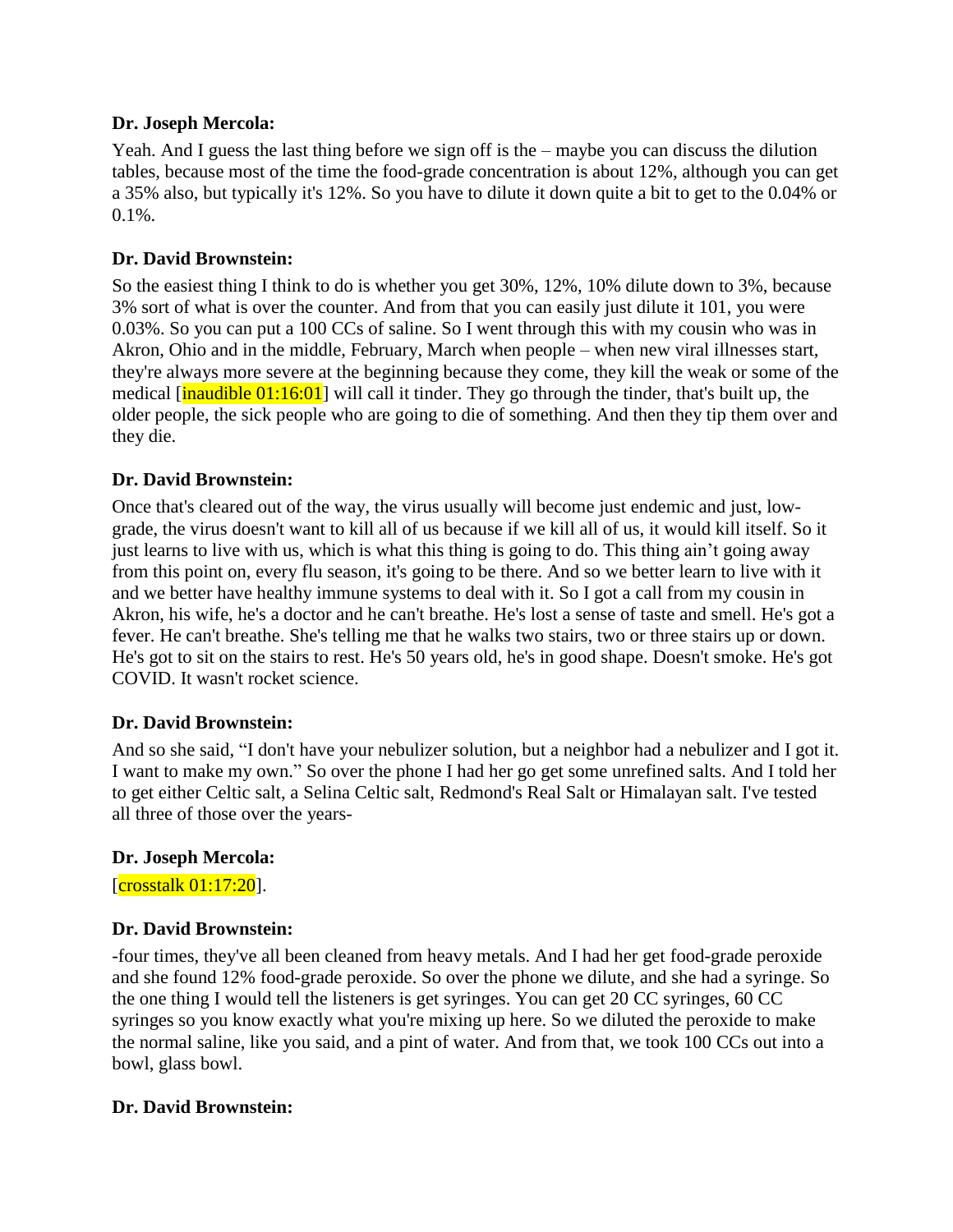So she also diluted the 12% peroxide, 4 to 1, in distilled water. So one part peroxide to four parts water. So we had them now a 3% food-grade peroxide solution. So I had her take 1 CC of that, mix it in 100 CCs of normal saline. Now we've got a 0.1% because she didn't have the syringes to go down to 0.04%, I used the Mercola method here. I had her do that. She had Lugol's solution. She found that at a health food store at 2%. I had her draw 3 CCs out of that normal saline peroxide mixture, put two drops of the 2% Lugol's in there. And he nebulized and he told – I was on the phone with him because I told her, "I'll drive, it's four hours from Detroit." And she goes, "You can't drive, you got to work tomorrow." I'm like, "You know what, I'll meet you halfway, or I'll meet somebody halfway." And it was already like nine o'clock at night when we were doing this.

#### **Dr. David Brownstein:**

So she said, "Let's just see how this goes." So he did the first nebulizer and was still short of breath and didn't really feel any better with it. And I said, let's do one in an hour. So he does another one in an hour. And I can tell you from treating patients majority of them tell me after that second nebulized treatment, they feel better. And his was the same thing. He said, as he was doing it he felt his lungs open up and he did it for a couple of days after that got much better and, got over this. And he said he was ready to go to the hospital. He was really sick. He didn't want to go because that was March of 2020 when the death rates were too high in the hospitals, they weren't doing anything except, trying to keep you off a ventilator. Because if you went on a ventilator, you were going to die, 88% chance you're going to die.

#### **Dr. David Brownstein:**

So I have had some patients make it up at home. You can do it, but practice before you do it and have all the supplies ready. And then when you're not feeling good or someone's sick, you're stressed, you can do it the right way. And it won't increase your stress to try and think about what you're doing.

#### **Dr. Joseph Mercola:**

Yes. All right. Well-

# **Dr. David Brownstein:**

And you should always do this under a doctor's guidance and work with a holistic practitioner.

#### **Dr. Joseph Mercola:**

Ideally, ideally.

#### **Dr. David Brownstein:**

There's no question that's a better way to do this. And that's what I recommend you do.

# **Dr. Joseph Mercola:**

Fortunately, thanks to the tyrannical interventions and people losing their jobs, having limited resources that may not be a practical alternative for a number of people, but for those who can, that would certainly be the wisest strategy. So I can't thank you enough. You've been a real,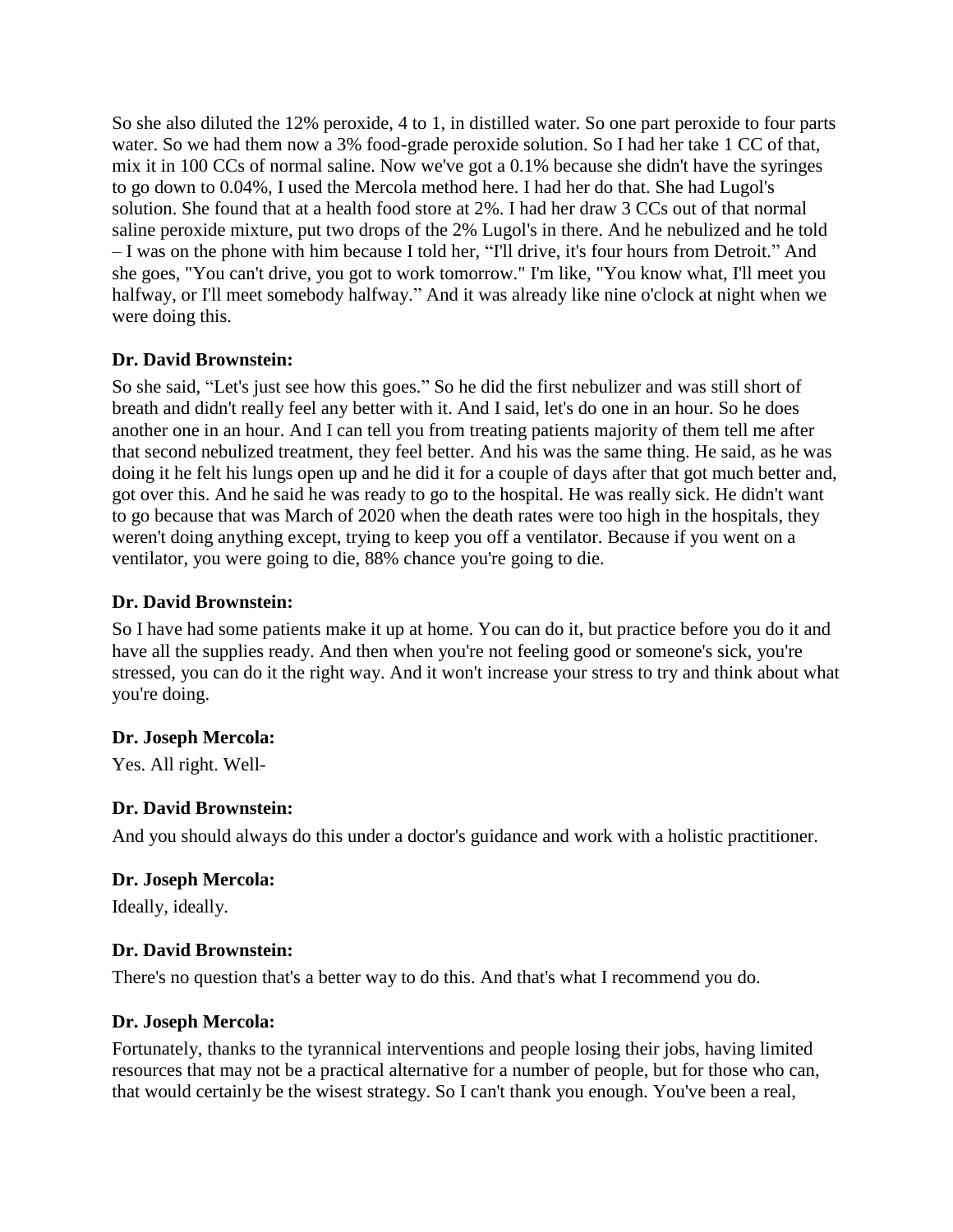unbelievable hero in this effort to find strategies that will alleviate this. And you really knocked it out of the park. I'm most impressed with your rapid adoption. Not rapid, but early adoption of this intervention. Really, one of the first clinicians in the country, as far as I'm aware of, to ever do this. So you can do-

# **Dr. David Brownstein:**

I don't feel like a hero, I just feel like a doctor.

# **Dr. Joseph Mercola:**

Yeah, yeah. But literally, for what you've done, you could have had your license reprimanded, taken it away from you. And you did a brave and courageous thing.

# **Dr. David Brownstein:**

Almost happened, that was close to happening. And look, Joe, I got to sleep at night too. And I got to treat these patients and things were bad and I was doing what I was trained to do. And I remember when staff was sort of squawking a little bit, "We should close the office, we should close the office." I'm like, "No, I'm not closing this office. Patients are going to need us more than ever. I'm only closing the office if I get sick and I can't do it or they don't let me practice." But anyways, it's turned out well and it's, you can take things in – you don't have to wait, you have to have a strong immune system, a better immune system is going to fight whatever you're confronted with.

# **Dr. David Brownstein:**

And look, SARS-CoV-2 is here now there's going to be SARS-CoV-3, or 4 or 5 or some other illness that's out there. So we got to have a strong immune system, we'll see if the vaccine works. We didn't get into that one, but we'll see.

# **Dr. Joseph Mercola:**

Yeah, yeah. We don't have enough time for that, but that's a whole other issue. So, yeah, but your book is "A Holistic Approach to Viruses" and, get that on Amazon or at a minimum you need to listen to this interview again, slowly and carefully because most of the pearls in the book are here and even ones that aren't in the book. So-

# **Dr. David Brownstein:**

Well, Joe, we don't have it on Amazon. I got mad at Amazon years ago.

# **Dr. Joseph Mercola:**

Okay, I'm sorry. I'm sorry. That's my bad.

# **Dr. David Brownstein:**

But it's just at my website. It's DrBrownstein.com.

# **Dr. Joseph Mercola:**

DrBrownstein-